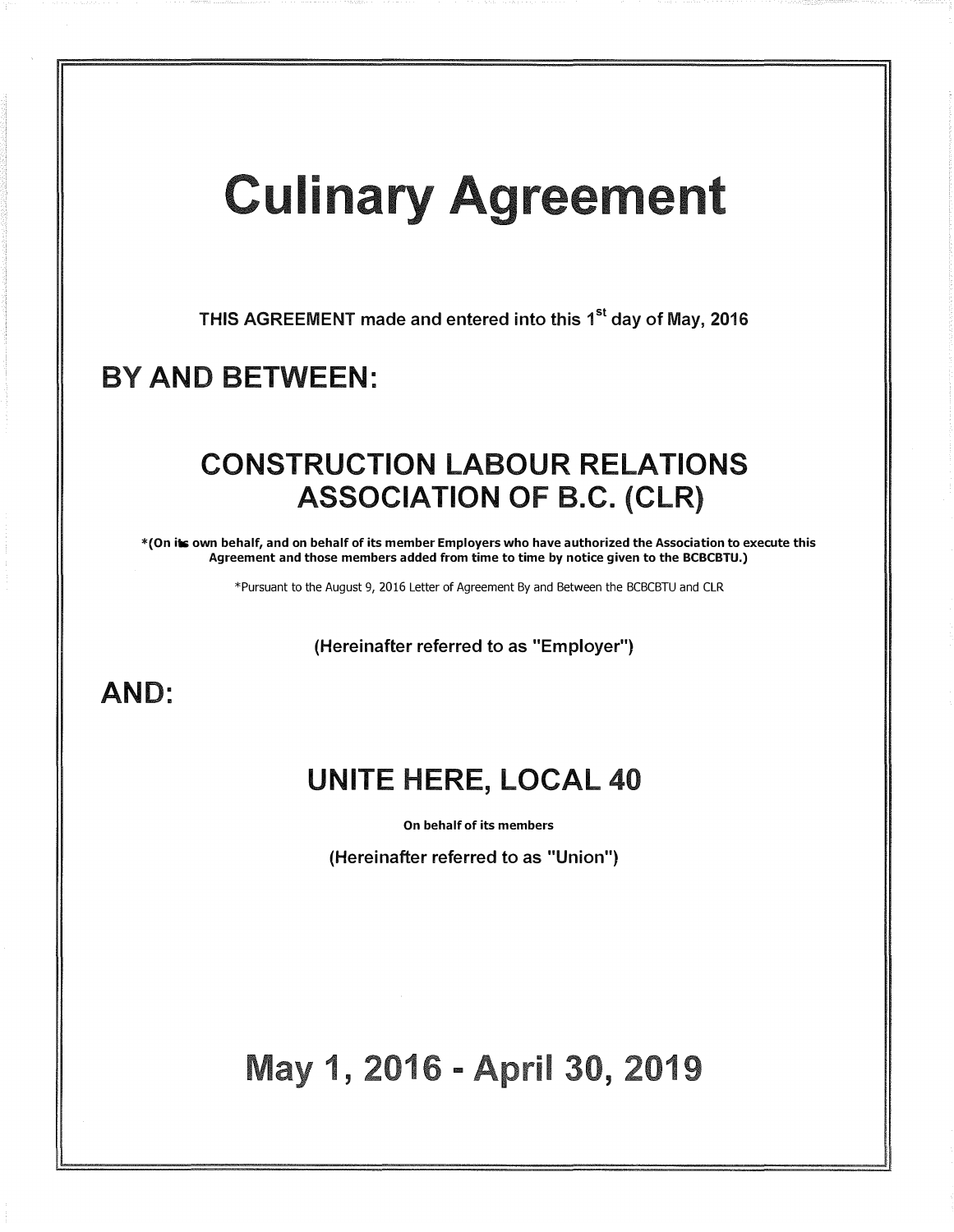### **INDEX**

| Article      | 1.00                  |  |
|--------------|-----------------------|--|
| Article      | 2.00                  |  |
| Article      | 3.00                  |  |
| Article      | 4.00                  |  |
| Article      | 5.00                  |  |
| Article      | 6.00                  |  |
| Article      | 7.00                  |  |
| Article      | 8.00                  |  |
| Article      | 9.00                  |  |
| Article      | 10.00                 |  |
| Article      | 11.00                 |  |
| Article      | 12.00                 |  |
| Article      | 13.00                 |  |
| Article      | 14.00                 |  |
| Article      | 15.00                 |  |
| Article      | 16.00                 |  |
| Article      | 17.00                 |  |
| Article      | 18.00                 |  |
| Article      | 19.00                 |  |
| Article      | 20.00                 |  |
| Article      | 21.00                 |  |
| Article      | 22.00                 |  |
| Article      | 23.00                 |  |
| Article      | 24.00                 |  |
| Article      | 25.00                 |  |
| Article      | 26.00                 |  |
| Article      | 27.00                 |  |
| Article      | 28.00                 |  |
| Article      | 29.00                 |  |
| Article      | 30.00                 |  |
| Addendum One |                       |  |
| Addendum Two |                       |  |
|              | <b>Addendum Three</b> |  |
|              | Addendum Four         |  |
|              |                       |  |
|              |                       |  |
|              |                       |  |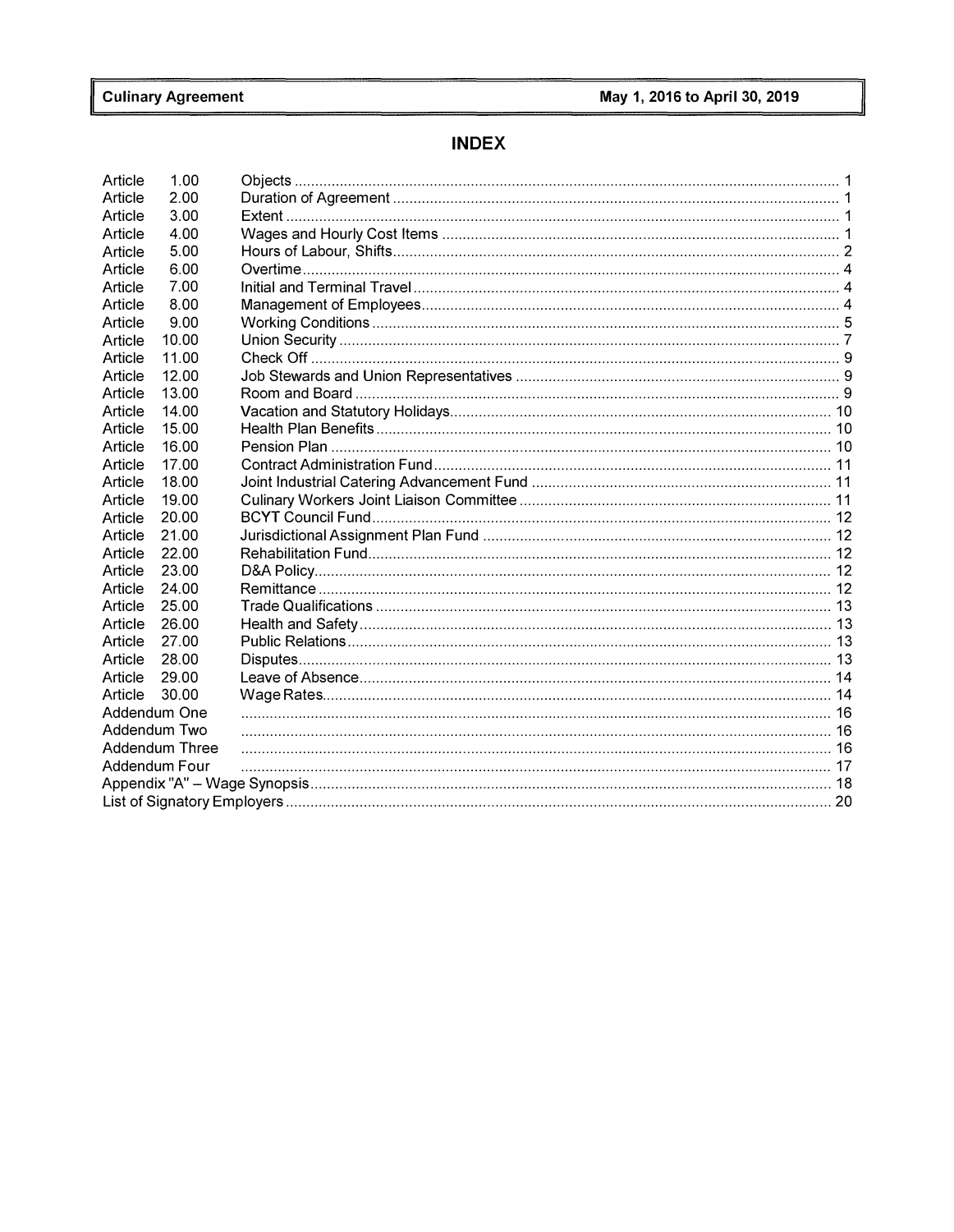May 1, 2016 to April 30, 2019

**Culinary Agreement** 

#### ARTICLE 1.00 - OBJECTS

1.01 The objects of this Agreement are to stabilize the food service and catering industry; provide fair and reasonable working conditions and job security for employees; prevent strikes and lockouts; record the terms of agreement as to conditions of employment, hours of work and rates of pay and generally to assure the highest quality of production obtainable by the most economical and efficient conduct of the Employer's operations, the cleanliness and protection of the Employer's property, reasonable provisions for the safety and health of employees and the prompt and fair disposition of disputes arising out of this Agreement.

#### ARTICLE 2.00 - DURATION OF AGREEMENT

- 2.01 The term of the collective agreement shall commence on May 1, 2016 through April 30, 2019. Sixty (60) days prior to each anniversary date of the agreement, commencing March 1, 1996, it shall be mutually agreed to arrange for both trade level and main table discussions on areas of concern to the parties.
- 2.02 The operation of Sections 50 (2) and (3) of the Labour Code of British Columbia Act are hereby excluded.

#### ARTICLE 3.00 - EXTENT

#### 3.01 Application:

This Agreement shall apply to all work performed by employees of the Employer in the classifications listed herein on recognized construction projects in the Province of British Columbia.

- 3.02 The Employer signatory to this Agreement will not sub-contract any work within the jurisdiction of UNITE HERE Local 40, which is to be performed at the job site, except to a contractor who is signatory to this Agreement.
- 3.03 This Agreement shall not apply to: The Employer's employees excluded by the Labour Relations Code, nor to any other employee or employees subsequently excluded by supplementary Agreement between the Employer and the Union and without limiting the generality of the foregoing to undermentioned employees: technical, professional and supervisory staff, operating engineers and firemen or office and clerical personnel.
- 3.04 Should any part hereof or any provision herein contained be rendered and declared invalid by reason of any existing or subsequently enacted legislation or by any decree of a court of competent jurisdiction, such invalidation of such part or portion of this Agreement shall not invalidate the remaining portions hereof and such remaining portions shall continue in full force and effect.

#### ARTICLE 4.00 - WAGES AND HOURLY COST ITEMS

- 4.01 The minimum hourly wage rates provided in Appendix "A" shall remain in effect throughout the specified or extended term of this Agreement.
- 4.02 In the event of new methods being introduced to perform work not covered by the classifications specified in the Collective Agreement, such new classifications may be mutually agreed upon between the Employer and the Union. Failing mutual agreement, the matter shall be referred to the Liaison Committee.
- 4.03 There shall be no requirement to work in multiple classifications where there is an established eight (8) hour work load within the employee's dispatch classification.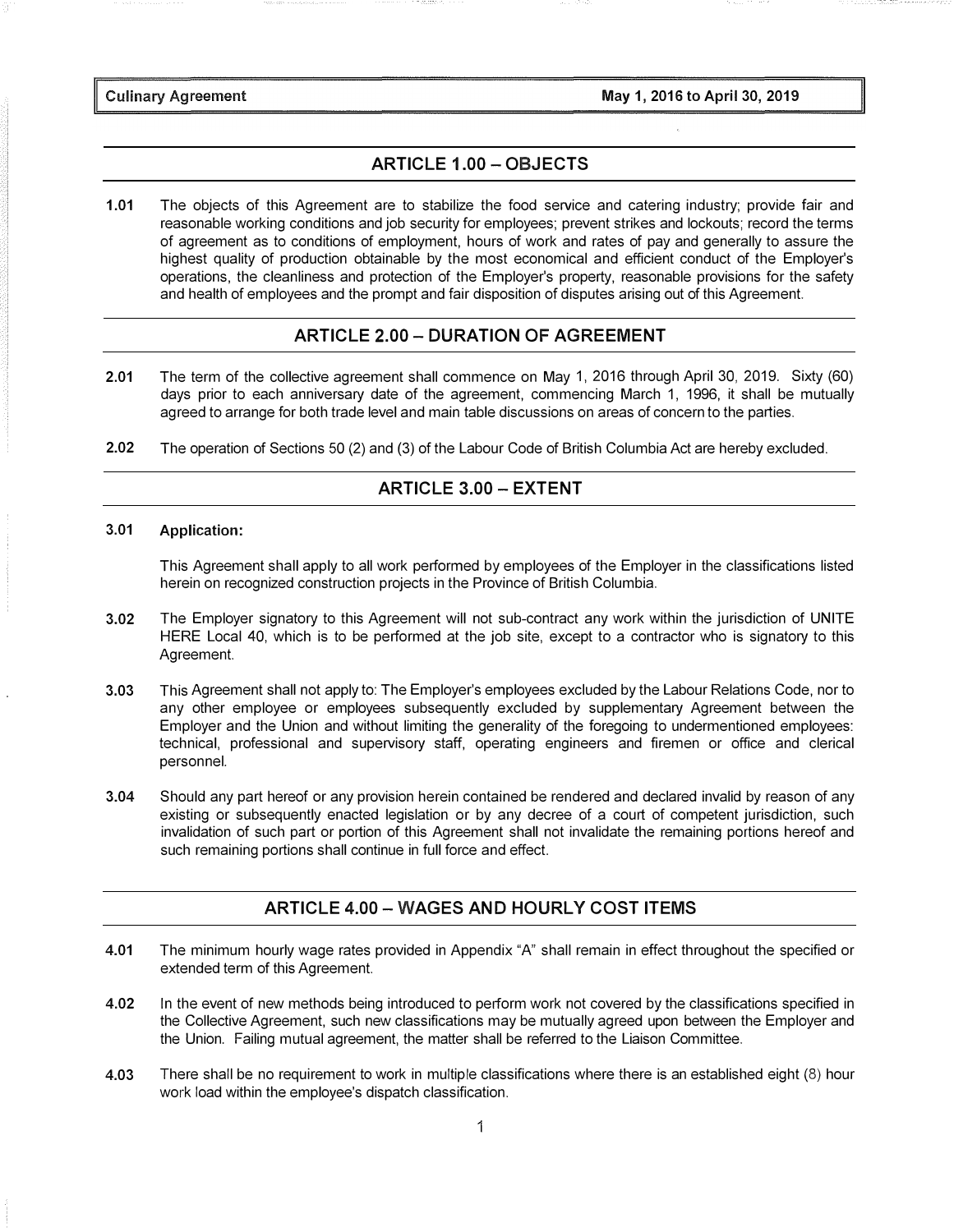- 4.04 When, to meet the Employer's requirements, an employee is temporarily transferred to a lower classification job while work is still available for them at their regular job, they shall receive the wage rate for his regular job. When, due to shortage of work, an employee is transferred to a lower classification job as an alternative to layoff or discharge the employee shall receive the wage rate for such lower classification job effective the day following such transfer.
- 4.05 Where an employee works in a higher hourly wage classification they shall be paid the higher rate for a minimum of four (4) hours. If they work more than four (4) hours at the higher wage classification, they shall be paid the higher rate for the entire shift. Thereafter they shall receive the wage rate for such higher rated classification.
- 4.06 A temporary transfer shall not normally exceed one-half month after which the employee shall either revert to their previous classification or transfer permanently to the new classification job, except where the employee is substituting for an employee absent for reasons of sickness, accident, vacation or other approved absence, in which case the temporary transfer may extend for a longer period.
- 4.07 employees will be paid every second week. The Employer will determine whether to pay employees by cheque or direct deposit. To accommodate the above payroll dates, the Employer shall hold back one payroll period or any portion thereof after commencement of work. When an employee is terminated, all wages and holiday pay due shall be paid or arrangements made not later than the following day to mail these to the employee.
- 4.08 The Employer will provide either a separate or detachable itemized statement or an electronic record with each pay showing the number of hours at straight time, premium time and overtime rates, the wage rate and total deductions from the amount earned. Exchange charges will be added to the cheque or otherwise provided for by the Employer.
- 4.09 Notwithstanding any/all contrary provisions contained within this Agreement, all payroll shall be processed in a manner consistent with CRA regulations.

#### ARTICLE 5.00 - HOURS OF LABOUR, SHIFTS

- 5.01 An employee's work week shall be established as being a five (5) day work week, Monday through Friday inclusive.
- 5.02 (i) For all work performed on Saturday, the employee shall be compensated at one and one-half (1-1/2) times their base hourly rate of pay for all hours worked.
	- (ii) For all work performed on Sunday, the employee shall be compensated at two (2) times their base hourly rate of pay for all hours worked.
- 5.03 No employee covered and within the scope of this Agreement shall be employed at straight time for more than:
	- (i) Eight (8) hours in any one day
	- (ii) Forty (40) hours in any one work week
	- (iii) Following five (5) consecutive days in any one work week, all employees covered by this Agreement shall be entitled to two (2) consecutive days off.
- 5.04 The Employer will schedule and operate shifts such as may be required and such shifts shall be either in conjunction or overlapping.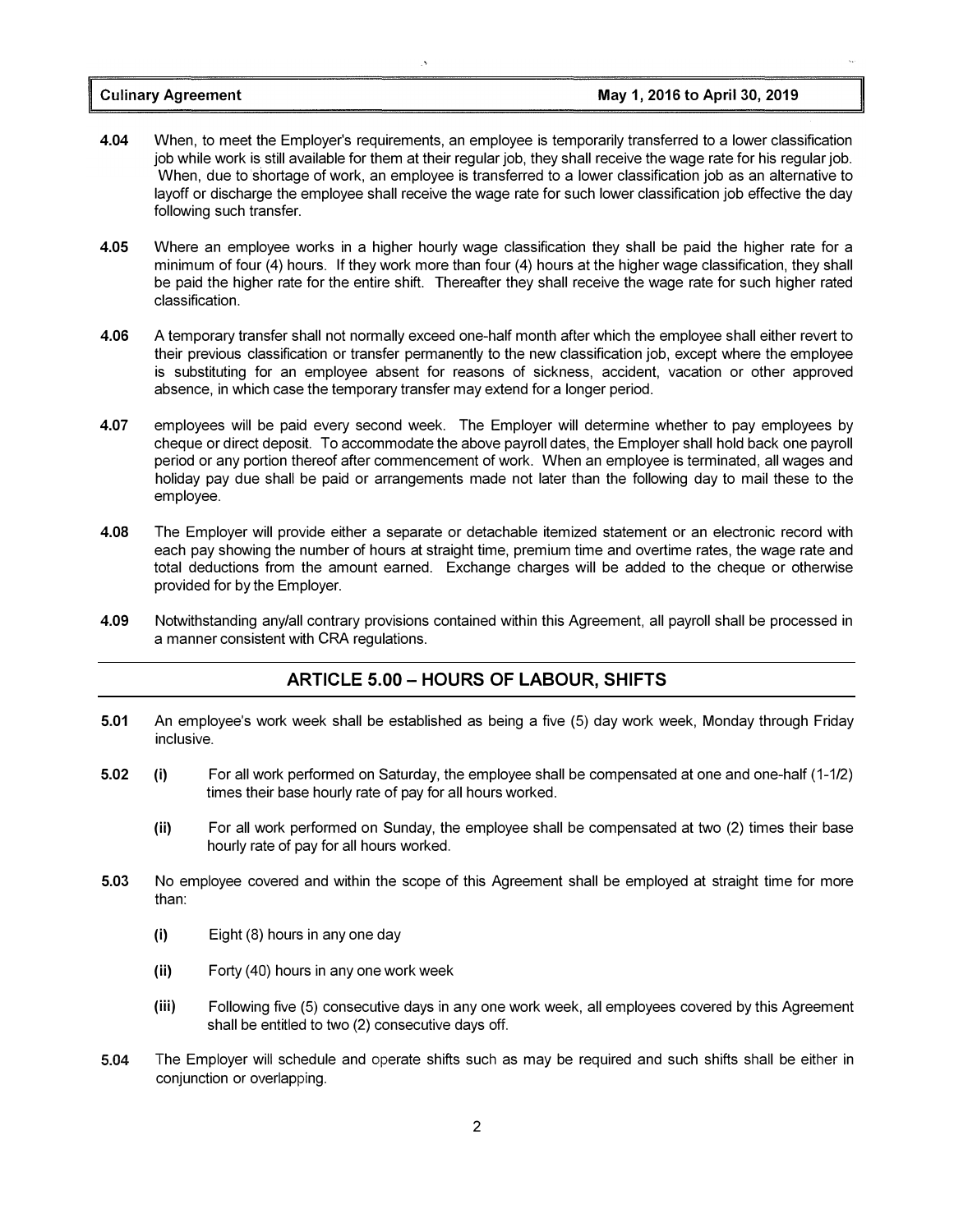- 5.05 It is understood and agreed that split shift or night shift premiums are not to be included in the base hourly rate when computing overtime hourly rates.
- 5.06 On a split shift, all hours worked after twelve (12) hours from commencement of the shift shall be paid at a premium rate. i.e Monday through Friday at time and one-half  $(1\frac{1}{2})$  the base hourly rate for their classification.

Saturday will be paid at the rate of time and one-half  $(1\frac{1}{2})$  the base hourly rate for the employee's classification.

Sunday will be paid at the rate of double-time the base hourly rate for the employee's classification.

- 5.07 An employee whose work schedule requires them to work a split shift shall be paid an additional forty-five cents (\$0.45) per hour.
- 5.08 An employee whose work schedule requires them to work a night shift shall be paid an additional fifty-five cents (\$0.55) per hour. To qualify for night shift premium, an employee must work the majority of his shift between the hours of six  $(6)$  P.M. and six  $(6)$  A.M.
- 5.09 An employee whose work schedule requires them to work a night shift split shall be paid an additional one dollar (1.00) per hour.
- 5.10 To qualify for night shift split premium, an employee must work the majority of the shift between the hours of six (6) p.m. and six (6) a.m.
- 5.11 Where an employee is called out to work and no work is performed, they shall be paid two (2) hours:
	- (i) On a regular shift at straight time rate
	- (ii) On other than regular shifts at prevailing overtime rate
- 5.12 Where an employee is called out to work at any time and work is performed, they shall be paid a minimum of four (4) hours:
	- (i) On regular shifts at straight time rate
	- (ii) On other than regular shifts prevailing overtime rate
- 5.13 The Employer shall pay to every employee who works in excess of four (4) hours and less than eight (8) hours in any day at least eight (8) hours' wages for each such day, provided the employee is available for work.
- 5.14 All employees shall be allowed two (2) ten (10) minute rest periods each, in addition to meal times and at a time to be determined by the Employer, such minutes to be taken on the Employer's time. Where work is scheduled for ten (10) hours, there shall be two (2) fifteen (15) minute rest breaks inclusive of compressed work weeks.
- 5.15 Daily work schedules shall be posted in a place accessible to the employees. Such schedule shall denote the name of the employee, classification, starting and completion time; also specified meal time.
- 5.16 An allowance for turnaround or periodic leave will be provided on a "use it or lose it" basis. The allowance will be based on the following formula:

| 250 km to 500 km | \$175.00 |
|------------------|----------|
| 501 km to 750 km | \$275.00 |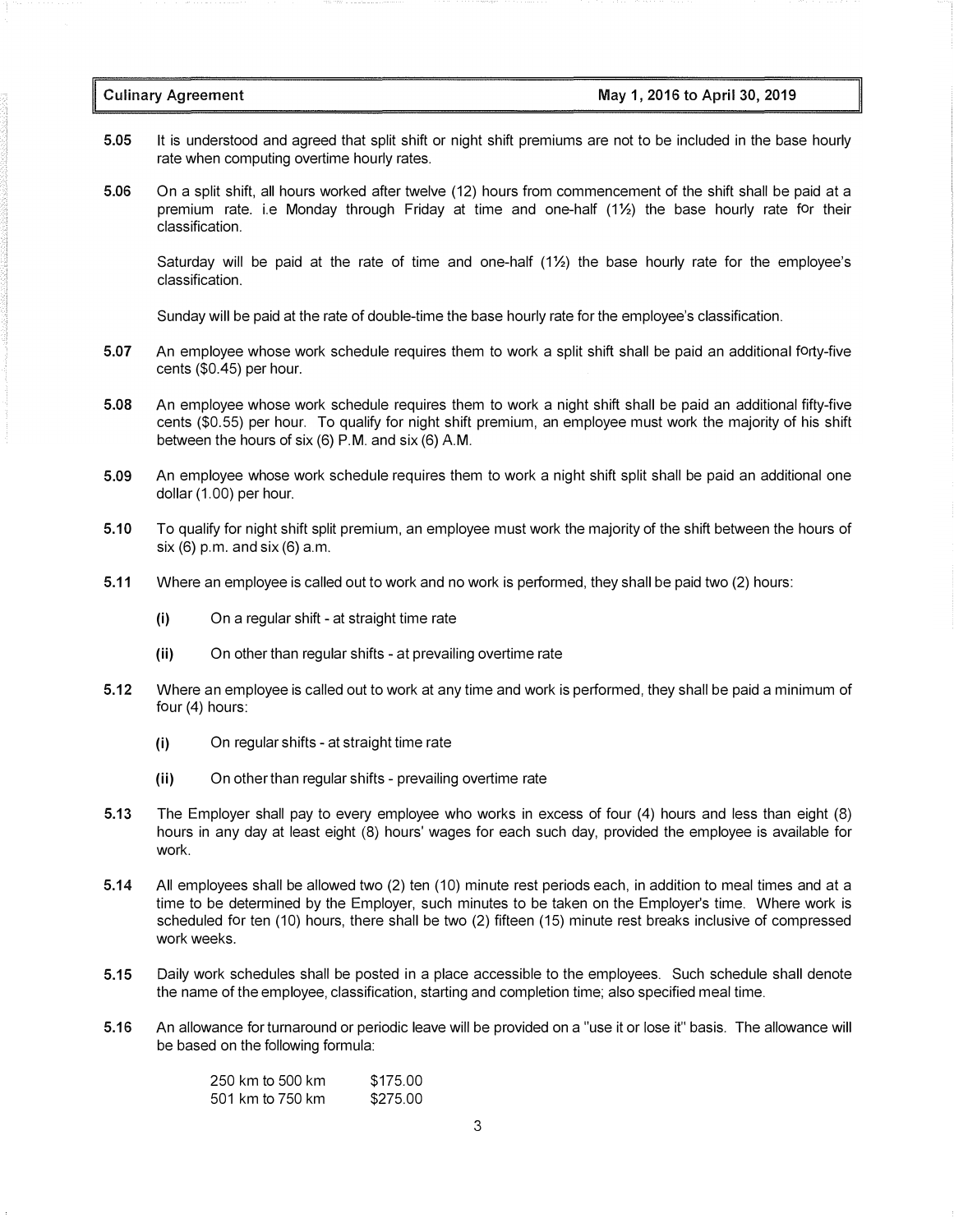751 km to 1,000 km over 1, 000 km \$375.00 \$475.00

The mileage will be computed from the project to the dispatch point or employee's place of domicile as stipulated in the respective collective agreement. It is agreed that the above amounts will be paid only once for each turnaround.

5.17 It is understood and agreed that an employee, at their option, may be paid the cost of transportation to and from the project subject to the same conditions that govern transportation where the employee has accumulated forty-five (45) days from initial hire or forty-five (45) days from their last time out on a long weekend as described in 14.03 of this Agreement. The time off will be for such long weekend unless otherwise agreed between the employee and Employer. Failure to return on such agreed upon leave will result in self-termination.

#### ARTICLE 6.00 - OVERTIME

6.01 The first two (2) hours of overtime Monday through Friday shall be paid at the rate of time and one-half  $(12)$ , and double-time thereafter. The first eight (8) hours on Saturday may be worked at time and one-half (1% ), and double-time thereafter. Double-time rates shall apply on Sundays and statutory holidays.

#### ARTICLE 7.00 - INITIAL AND TERMINAL TRAVEL

#### 7 .01 Travel Allowance

Employees required to travel to and from out-of-town jobs shall receive the following travel allowance from the point of dispatch or residence whichever is closer to the job:

Fifty-four cents (\$0.54) (effective January 1, 2018 fifty-five cents (\$0.55)) per kilometre by the most direct route inclusive of ferry expense (driver and vehicle - ferry standard 20 feet) from the point of dispatch or residence, whichever is closer to the job. The amount per kilometre will be adjusted based on the annual published amount as established by the Canada Revenue Agency for reasonable daily vehicle mileage expenditures.

Mutual agreement of the Employer and employees is required for the use of air transportation. Should air transportation be used, the Employer shall pay air transportation costs inclusive of ground transportation at the terminus.

- 7.02 (i) If an employee is laid off due to lack of work, becomes seriously ill, suffers a time-loss injury or leaves the job for authentic compassionate grounds involving immediate family (Mother, Father, Spouse, Child, Brother, Sister), travel allowance as provided in 7.01 will be provided.
	- (ii) If an employee voluntarily terminates employment or is discharged for cause without having been on the job a minimum of fifteen (15) calendar days, the cost of initial and terminal travel to the job will be deducted from the employee's pay cheque.
	- (iii) If an employee terminates employment or is discharged for cause after having been on the job for forty-five (45) calendar days, return travel allowance or transportation will be provided by the Employer.

#### ARTICLE 8.00 - MANAGEMENT OF EMPLOYEES

8.01 The Employer has the right to manage his operations, which right includes but is not limited to the hiring and direction of the working forces, the right to hire, discharge, promote, demote, transfer, discipline, lay-off and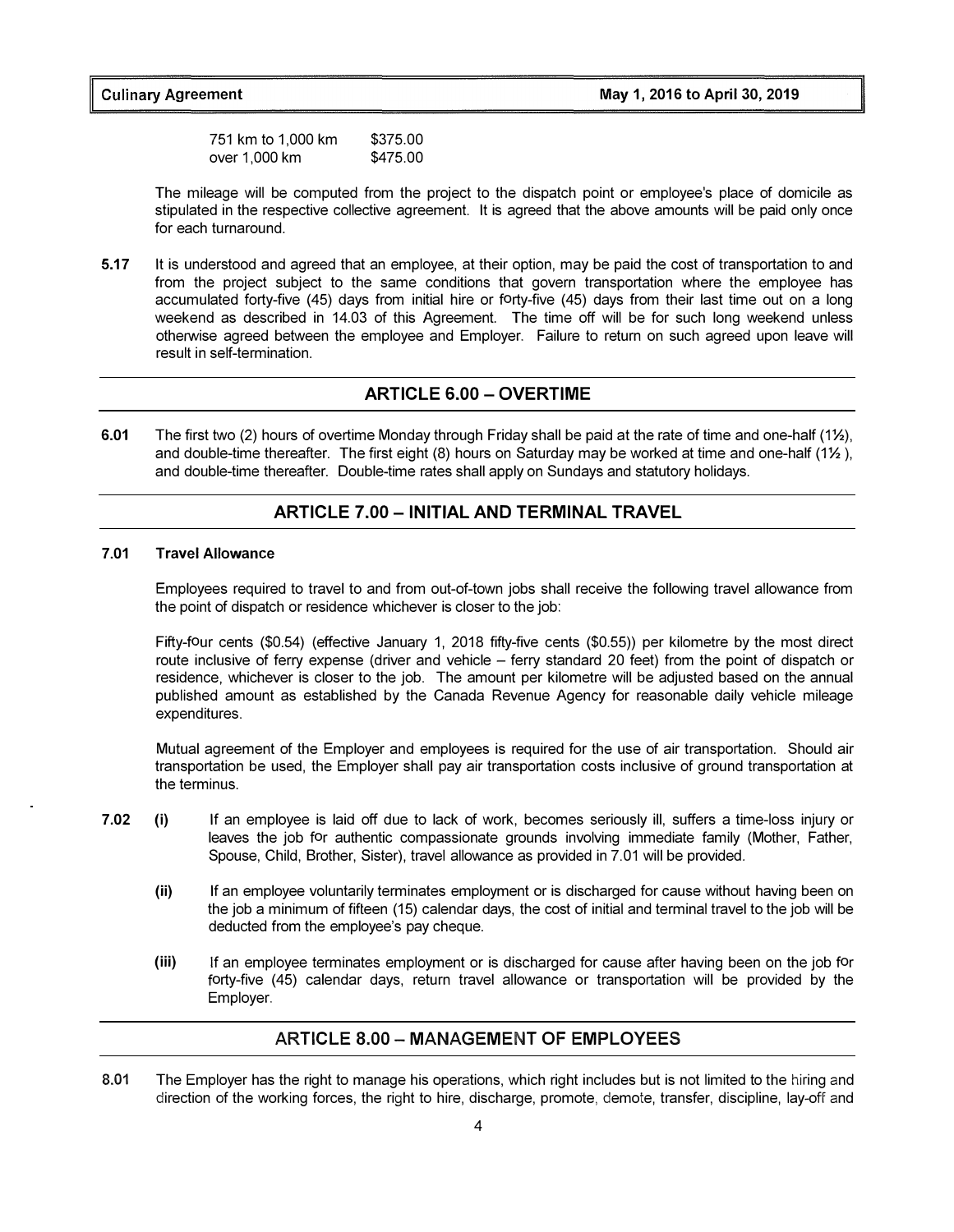terminate employees for cause, the determination of job content, the assignment of all work and the determination of the qualifications of each employee to perform such work, the methods and processes and means of production in the carrying out his obligations and services, providing the Employer, in exercising his rights observes the provisions of the Agreement. The Employer also has the right to the adoption, publication and enforcement of all rules for the promotion of safety, health, efficiency and for the protection of the employees and the Employer's property, equipment, products and services.

#### ARTICLE 9.00 - WORKING CONDITIONS

- 9.01 Employees covered by this Agreement shall take orders from the supervisor to whom they are assigned or if the supervisor is not immediately available, then from general management.
- 9.02 No employee, while on the Employer's payroll, shall engage in other employment for financial gain provided they are working or offered work by the Employer to the extent of the regular hours provided in this Agreement.
- 9.03 Except as otherwise provided herein, uniforms and tools as required by the Employer to be used by employees will be supplied upon a deposit of ten dollars (\$10.00) by the employee. At the time of termination and upon return of such uniforms and/or tools, the deposit will be refunded. Any shortages will be paid by the employee.
- 9.04 Nothing herein shall prevent any employee from supplying their own tools. However, any employee so doing will be required to file with the Employer an inventory of all tools brought on the job, and the Employer may check this inventory against the tools taken off the job by the employee.
- 9.05 At each camp a Head Camp Attendant shall be employed. The Employer shall determine when the Head Camp Attendant is to be employed, but in any case it shall not be later than the fourth  $(4<sup>th</sup>)$  Camp Attendant hired.
- 9.06 When a meal which consists of two (2) or more "choices" is being prepared, a chef and/or a first cook shall be on duty.
- 9.07 A second or a higher classification cook will be on duty for the preparation and service of the breakfast meal.
- 9.08 When defining camp occupancy this shall be determined by the addition of all boarders to include culinary and bunkhouse employees.
	- (i) The parties understand and agree that during the course of this Agreement a committee of three (3) members representative of the Employer and three (3) members representative of the Union shall meet to review the question of defining camp occupancy. The committee may not make changes to the Collective Agreement unless by unanimous consent of the members of the committee.
- 9.09 Casual meals would be counted in camp occupancy as three (3) casual meals equals one (1) boarder.

#### 9.10 Mess Hall Attendant Work Loads:

The M.H.A. work load shall be seventy-five (75) seats per M.H.A. Wherein two (2) or more sittings are required, the parties shall meet and resolve the M.H.A. work load for that project.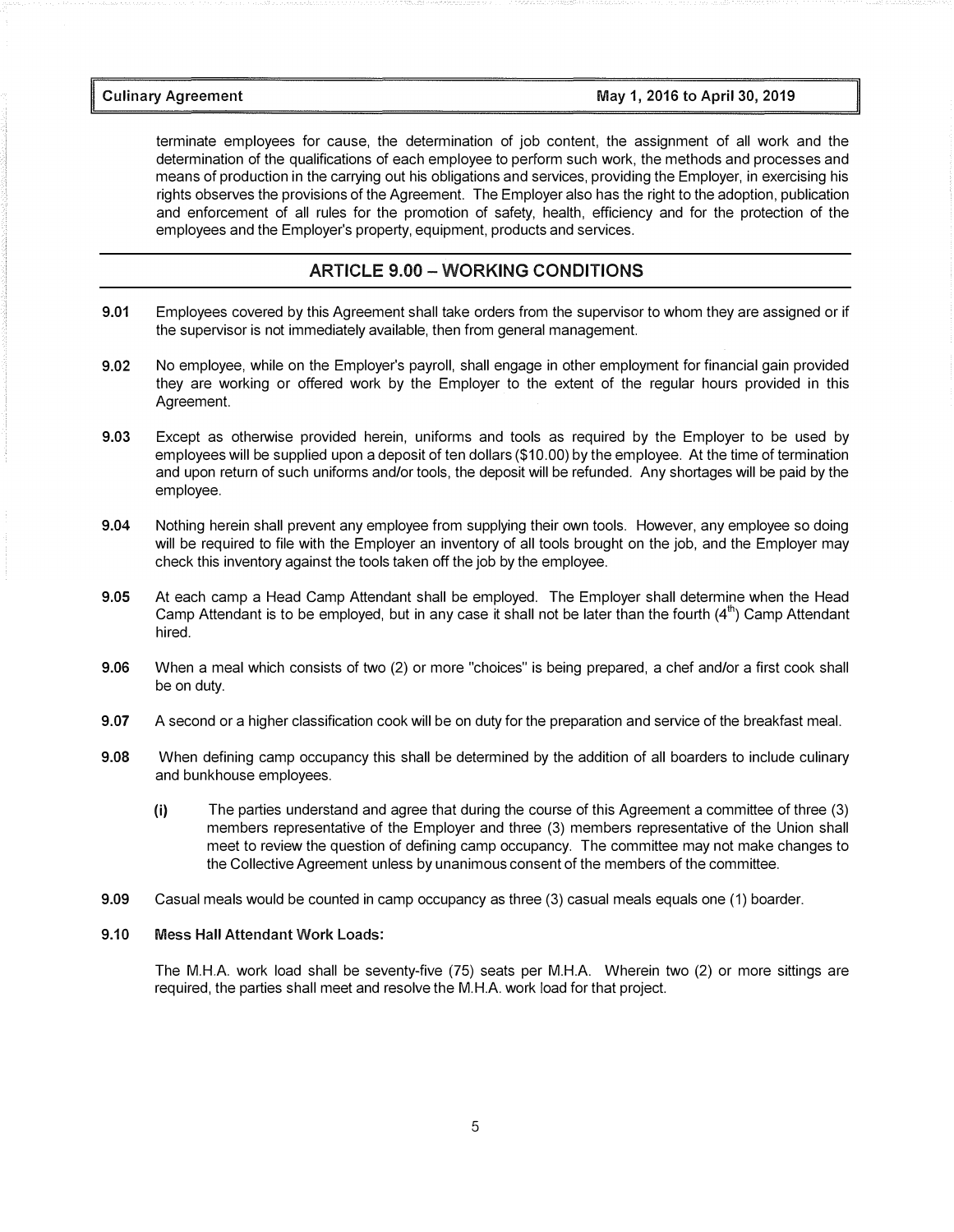#### 9.11 Camp Attendants Work Loads:

#### 1. Servicing a 44 Person Unit

44 occupied rooms 22 bathrooms laundry room dry room 1 walk down tool box towels (in and out) 2 credits if required to enter a  $3<sup>rd</sup>$  bunkhouse to complete the daily workload requirements  $\frac{2}{3}$  credits for the  $2^{nd}$  and subsequent walk downs 2 credits for each checkout over 5 to a maximum of 12 checkouts

#### 2. Servicing 42 Person Unit

occupied rooms 1 hall ablution unit dry room laundry room

#### 3. Servicing 40 Person Unit

occupied rooms 1 hall ablution unit dry room laundry room

#### 4. Servicing 20 Person Unit

occupied rooms 2 halls ablution units dry rooms laundry rooms

#### 5. Servicing 30 Person Unit

45 occupied rooms 1-1/2 halls 1-1/2 ablution units 1-1/2 dry rooms 1-1/2 laundry rooms

#### 6. Rooming Evaluation

5 occupied rooms per hour with proportionate attendant facilities.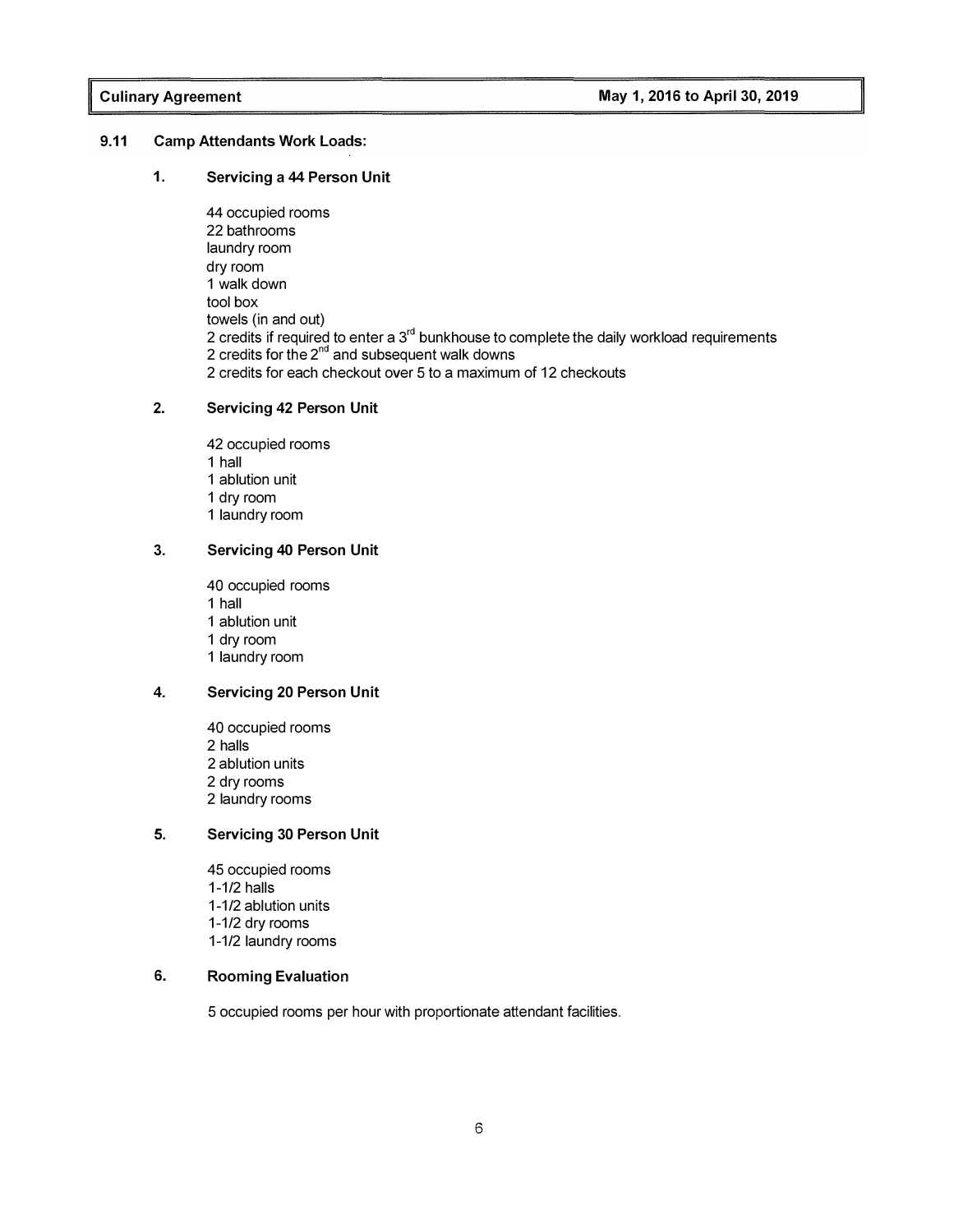Culinary Agreement

#### 9.12 Weekend Camp Attendant Work Loads:

Definition of a weekend is defined only to be where the majority of the outside trades are not working on a Saturday and/or Sunday or .a long weekend. Where a CA is required to work outside of their home unit, they shall be required to servrce forty (40) rooms without attendant facilities in a maximum of:

- (i) Servicing a twenty (20) person unit to a maximum of six (6) units
- (ii) Servicing a thirty (30) person unit to a maximum of six (6) units
- (iii) Servicing a forty-two (42) person unit to a maximum of six (6) units
- (iv) Servicing a forty (40) person unit to a maximum of six (6) units
- (v) Should a CA be required to clean the attendant facilities, they shall be treated as individual rooms i.e. dry room, laundry room, showers, ablution units and halls.
- (vi) Overtime evaluations: five (5) occupied rooms per hour overtime. three (3) occupied rooms per one-half hour overtime.
- 9.13 It is agreed and understood that, should trailers be placed in service other than the aforementioned, then the work loads for such units shall be determined by the Culinary Workers' Joint Liaison Committee.
- 9.14 When a grievance is presented questioning the allotted time for cleaning recreation rooms, commissaries and/or offices, such grievance shall be resolved by the Culinary Workers' Joint Liaison Committee.
- 9.15 All lunch packs shall be prepared by a member of this Union.
- 9.16 (a) In considering lay-offs, the Employer will use continuity of employment, skill and ability as principal considerations of continued employment.
	- (b) It is understood and agreed that the intent is to prohibit favouritism and cliques in determining lay-offs and shall not be construed as the only consideration of lay-offs.
- 9.17 Where there are no adequate facilities for First Aid in the camp location, an employee with the minimum "C" Industrial First Aid Ticket will be available and shall be paid a premium of twenty-five cents (\$0.25) per hour over the regular hourly rate for all hours worked.
- 9.18 A telephone(s) shall be made available to all employees at all times for incoming or outgoing emergency purposes, and incoming messages of an emergency nature shall be relayed immediately. No employee shall be permitted to use a cell phone or smart phone for personal purposes during working hours, excluding rest and meal breaks, except in case of an emergency. Repeated violations of the foregoing shall constitute just cause for discipline, up to and including termination.
- 9.19 The Parties agree that discrimination under the prohibited grounds of the BC Human Rights Code shall not be tolerated within the open and inclusive craft building trades construction industry.

#### ARTICLE 10.00 - UNION SECURITY

- 10.01 All employees covered by this Agreement shall, as a condition of employment, be members of or make application for membership in the Union.
- 10.02 The Employer shall requisition workers from the Union, it being understood and agreed that such workers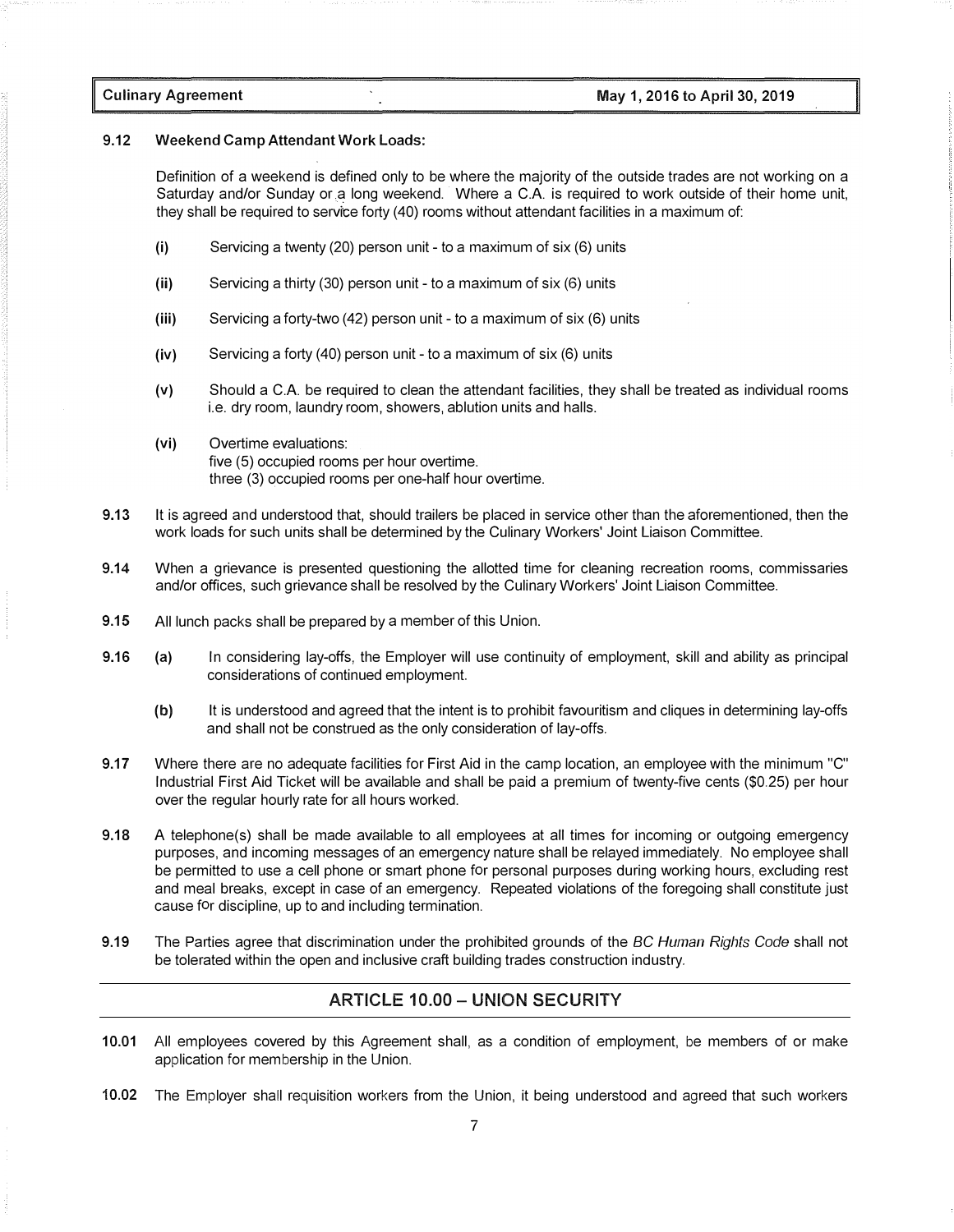shall have been registered as unemployed camp members prior to having their names placed on the dispatch board in accordance with the dispatch rules as approved, from time to time, by the Culinary Workers Joint Liaison Committee. In the event that the Union is unable to supply qualified and competent workers acceptable to the Employer, then the Employer may engage workers from any source and the Union agrees to assist the Employer by all means in its power to secure the necessary qualified and competent workers.

- 10.03 The parties agree that the Union shall have the right to dispatch up to fifty percent (50%) of the Employer's new staff requirements per project.
	- (i) The following formula shall apply to all new hires or replacements, excepting employees required in the classifications of Chef and Head Camp Attendant or an employee having been named job steward by the Union.

In selecting new hires or replacements, odd numbers will be selected by the Union and even numbers will be selected by the Employer.

- (ii) All job placements will be secured through the Vancouver Union Office, and each employee so hired must secure a clearance slip by phone or other notification or they will not be allowed to commence work. There will be no Saturday or Sunday dispatch. Emergency or out of town hirings must be approved by the Union. The Union dispatch office shall be open Monday to Friday excepting Statutory Holidays.
- (iii) Personnel who are relieved of employment due to a temporary reduction of camp occupancy shall maintain recall rights for a period of thirty (30) days. Should the camp occupancy increase, such employees shall be recalled in proportion to the requirements of the camp occupancy. The considerations exercised in Article 9.16 shall apply.
- 10.04 Employees secured through sources other than the Union shall be informed by the Employer that it is a condition of employment that within fourteen (14) days from the date of engagement they apply for membership in the Union, it being understood that failing to make proper application the employee may be replaced by a competent Union tradesperson when available.
- 10.05 No employee shall be compelled to or allowed to enter into any individual contract or agreement with their Employer concerning the conditions of employment varying the conditions of employment contained herein.
- 10.06 The Employer will be allowed to rehire by name request members who have worked for the Employer within the previous twelve (12) months within the jurisdiction of Local 40 only. The employee who has quit their job must have been on the dispatch board of the Union for at least thirty (30) calendar days before being eligible for name request.
- 10.07 A standard daily time slip shall be completed by all employees covered by this Agreement immediately following the employee's work day. Such slips shall show the total hours of work performed at straight time, premium time and overtime.

In order that such slips be considered as valid in the compilation of overtime hours, the Camp Manager shall sign the slip verifying the information contained therein.

Time slips shall be provided by the Union and shall be available on request of the Employer on an equal cost sharing basis.

- 10.08 Whenever an employee is to be terminated for cause, the Job Steward shall be present at their dismissal and the employee shall be given the cause for dismissal in writing; copies of this termination slip must be forwarded to the Union and Company offices.
- 10.09 Where no Job Steward is available, the employee shall be given the cause for dismissal in writing and copies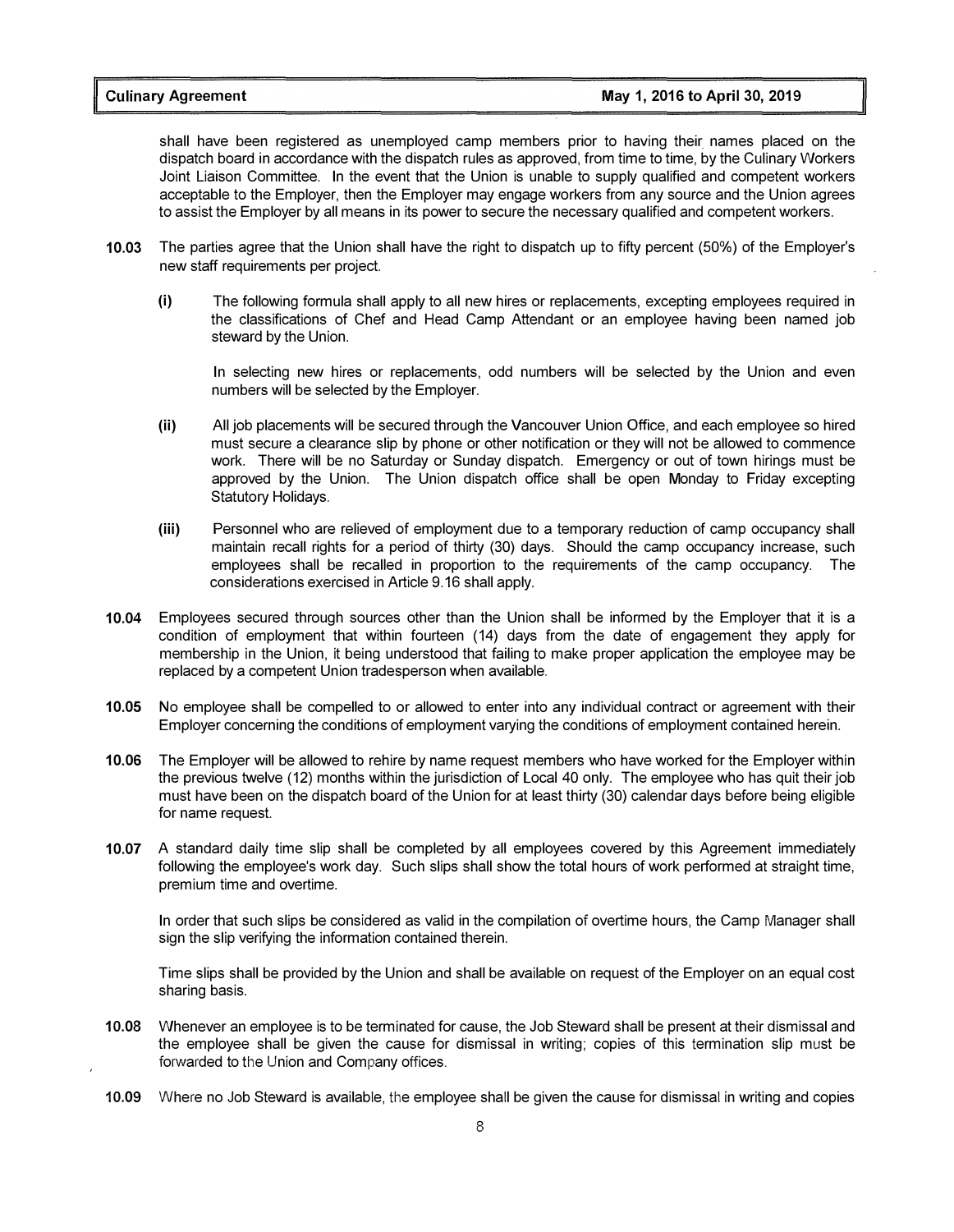of same shall be forwarded to the Union and Company offices.

- 10.10 Where an employee is laid off for lack of work, such employee shall receive a termination slip so stating. Copies of such notice must be forwarded to the Union and Company offices.
- 10.11 A standard form for use in termination shall be used and such form shall be provided to the Employer by the Union.

#### ARTICLE 11.00 - CHECK OFF

11.01 The Employer agrees to deduct initiation fees, Union dues and assessments upon receipt of a signed authorization by an employee on the following pay period. Such authorization to be completed and signed by the employee on commencement of employment. The monies are to be remitted by the Employer on or before the fifteenth  $(15<sup>th</sup>)$  day of the month following the month those deductions were made and mailed to the secretary of the Union. All employees coming into the bargaining units shall complete and sign the Union application card. These cards will be supplied to the Employer by the Union.

#### ARTICLE 12.00-JOB STEWARDS AND UNION REPRESENTATIVES

- 12.01 On all projects, a steward will be the first placement in their classification. When a vacancy is created by a job steward leaving the project, for any reason, that position will be immediately filled by another designated job steward selected by the Union or dispatched by the Union.
- 12.02 There shall be one (1) job steward per project, and they shall not be discriminated against in the execution of their duties as job steward. The job steward shall be recognized as the spokesperson for the Union. The Union will notify the Employer, in writing, the name of the job steward who is to be recognized as the spokesperson and any changes thereof. The job steward shall not be terminated from their classification, except on job completion (no other employee remains employed within their classification) or, if terminated for cause, in which case such cause shall be stated in writing to the Union within seven (7) working days of such termination.
- 12.03 The members on the project may elect shop stewards whose duties will be to assist the job steward up to Stage 1 of the grievance procedure.

#### ARTICLE 13.00 - ROOM AND BOARD

- 13.01 Each employee shall be provided with accepted Building Trades standard camp and board accommodation at no cost to the employee. Such standards are set out in the Camp Rules and Regulations approved by the B.C. & Yukon Territory Building and Construction Trades Council and the Construction Labour Relations Association of B.C. dated for reference January 1, 2008 to December 31, 2014.
- 13.02 As a condition of employment, members of the Union shall be accommodated at the camp provided by the Employer; such employees must accept such accommodation and no subsistence or other allowance will be provided in lieu of such accommodation.
- 13.03 Any employee covered by this Agreement who is living in accommodation provided by the Employer may, on any weekend, vacate or check-out of such accommodation and the Employer will pay the employee twelve dollars (\$12.00) per day. To qualify, the employee must work the scheduled shift prior to the weekend or statutory holiday and the scheduled shift after the weekend or statutory holiday, unless mutually agreed by the employee and Employer representative. If meal tickets are provided to the employees, the employee who intends to check-out or vacate for the weekend must turn in their meal tickets to the Employer's representative not later than 4:00 P.M. Friday.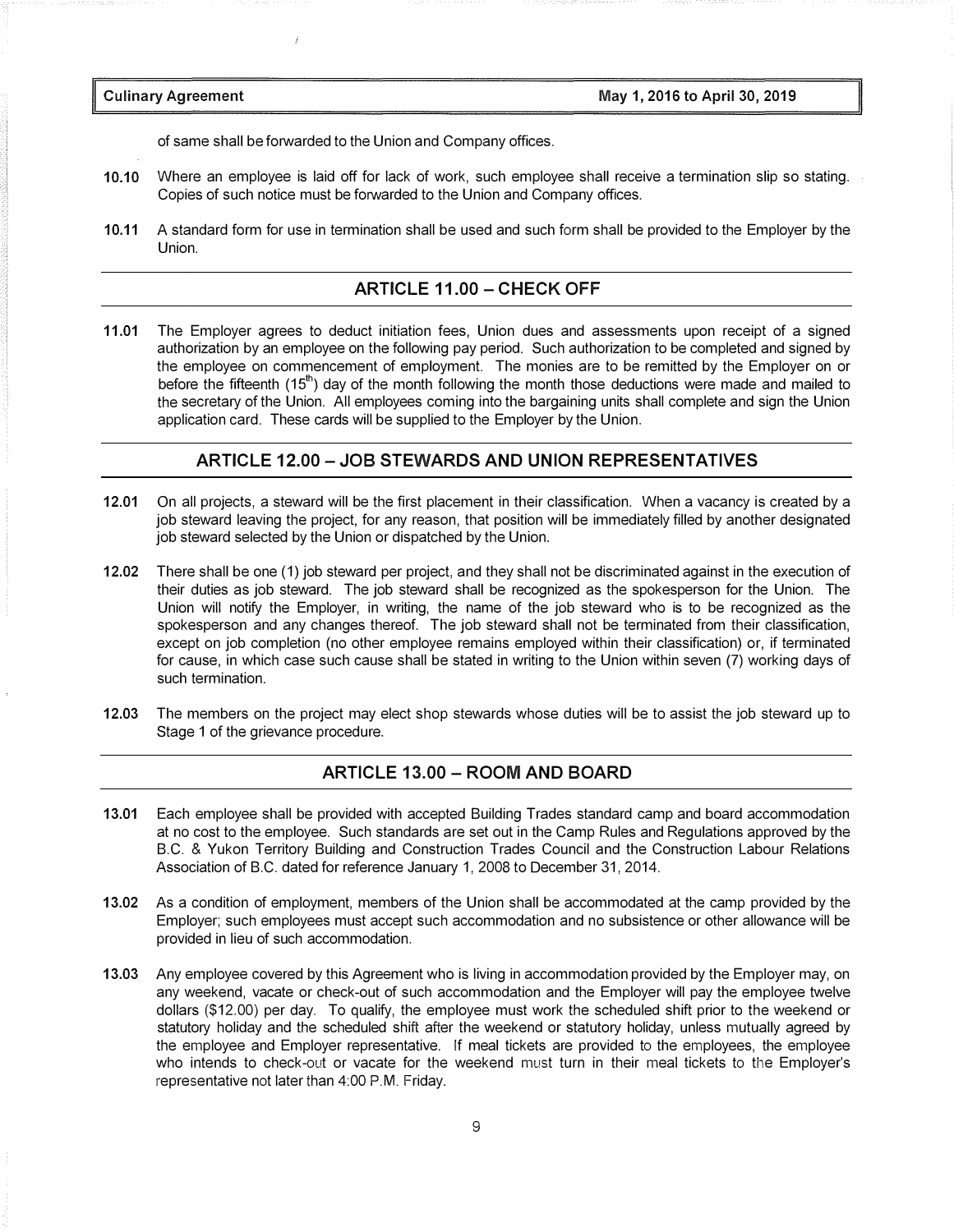#### ARTICLE 14.00-VACATION AND STATUTORY HOLIDAYS

- 14.01 Vacation pay and statutory holiday pay will be combined in an amount equal to twelve percent (12%) of gross wages to be paid on each pay cheque.
- 14.02 Each member covered by this Agreement shall receive the amount as set out above for annual vacation pay and statutory holiday pay as defined in this Agreement. The annual vacation period shall be at a time mutually agreed upon between the Employer and the employee between the tenth  $(10<sup>th</sup>)$  and twelfth  $(12<sup>th</sup>)$ month of continuous employment. An employee may take up to three (3) weeks' annual vacation in any calendar year.

#### 14.03 The recognized statutory holidays are:

| New Year's Day             | B.C. Dav                     |
|----------------------------|------------------------------|
| <b>Family Day</b>          | Friday prior to Labour Day * |
| Good Friday                | Labour Day                   |
| Easter Monday              | <b>Thanksgiving Day</b>      |
| Victoria Day               | Remembrance Day              |
| Canada Day                 | Christmas Day                |
| Friday prior to B.C. Day * | <b>Boxing Day</b>            |
|                            |                              |

\*On commercial/Institutional projects, the Friday prior to Labour Day shall be floated, and scheduled to be taken immediately following Boxing Day or the day being observed in lieu thereof.

- 14.04 When a statutory holiday falls on a Saturday and/or Sunday, the following work day(s) will be observed: Monday and/or Tuesday.
- 14.05 All work performed on statutory holidays or days observed in place of statutory holidays shall be paid for at two times (2X) the regular hourly rates in addition to the statutory and annual holiday pay as outlined above. On all occasions where an employee is required to work on a statutory holiday or a day observed in place of a statutory holiday, there shall be no day off in lieu thereof.
- 14.06 Should a day be declared a statutory holiday by the Federal and/or Provincial Government on a permanent basis, in addition to those named above, then vacation pay and statutory holiday pay combined in an amount equal to twelve percent (12%) shall be paid commencing on the date such holiday is observed.
- 14.07 The Employer agrees to pay the cost of transportation, subject to the terms and conditions of Article 7.00 Initial and Terminal Travel, on an employee's annual vacation to point of hire, between the tenth (10<sup>th</sup>) and twelfth (12th ) month of continuous employment. Such transportation shall, however, not include travel time.

#### ARTICLE 15.00 - HEALTH PLAN BENEFITS

15.01 The Employer agrees that all employees covered by this Agreement shall be covered under and protected by the Health Care Plan provided for by the UNITE HERE Union, Local 40. The Employer shall contribute, on behalf of each employee covered by this Agreement, the amount reflected in Appendix "A" for each hour worked.

#### ARTICLE 16.00 - PENSION PLAN

16.01 The Employer shall contribute the amount reflected in Appendix "A" for each hour worked to the Culinary Workers, Local 40 Pension Plan, in trust, or such other person or corporation, in trust, as the parties hereto may agree from time to time in writing on behalf of every employee covered by this Agreement.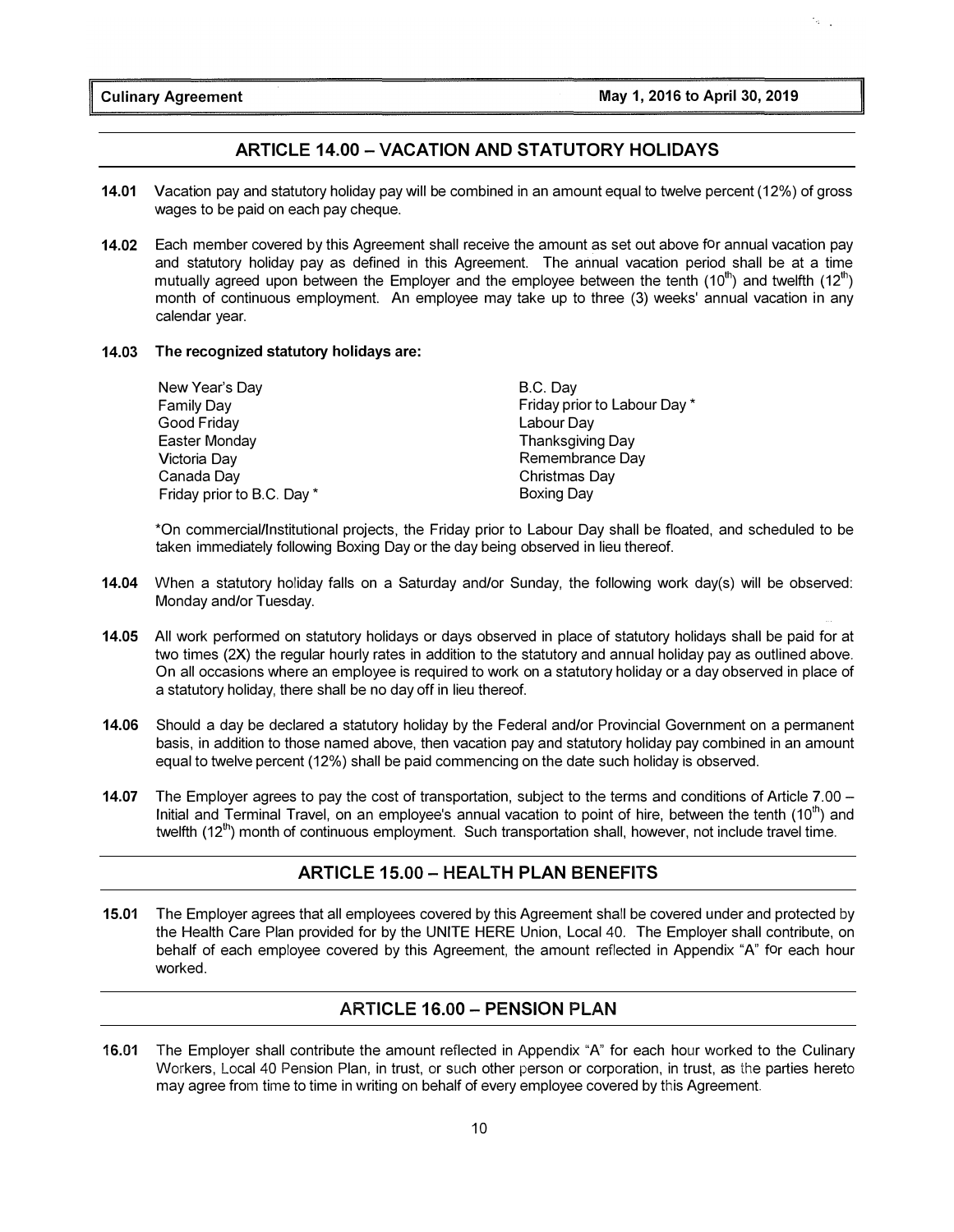**Culinary Agreement** 

#### ARTICLE 17.00-CONTRACT ADMINISTRATION FUND

17.01 The Employer shall contribute the amount reflected in Appendix "A" for each hour worked on behalf of each employee working under the terms of this Agreement, to the CLR Contract Administration Fund. CLR may alter this amount with sixty (60) days written notice.

The Union will forward to CLR all monies received in accordance with the standard remittance form utilized by the Union. Such payments to CLR shall be made by the Union not later than the last day of the month in which such amount was received and shall be accompanied by a summary report that provides hours of work and fund remittances by each Employer under the Agreement.

It is understood that any cost incurred by the Union in remittance notification or changes thereto shall be borne by CLR. The Union will not have any responsibility for delinquent monies from individual employers.

#### ARTICLE 18.00 - JOINT INDUSTRIAL CATERING ADVANCEMENT FUND

18.01 The Employer and the Union agree that, effective upon ratification and continuing each year thereafter, the Employer shall remit the amount reflected in Appendix "A" for each hour worked for the establishment and maintenance of an Industrial Catering Advancement Fund. This fund shall be administered by an eight (8) person Board of Trustees to be appointed equally by the Construction Labour Relations Association of BC and the Union. The Fund, if deemed in the best interests of the Parties and the Union by the Trustees, may be used for, but not limited to, the following purposes: Public Relations, Collective Bargaining expenses such as cost of meeting rooms, printing of Collective Agreements and supplying of necessary lunches, and such other industry wide endeavours as may be agreed upon for the best interests of the industry by the Trustees.

The Joint Industrial Catering Advancement Fund shall be audited by a Certified Chartered Accounting Firm at least once a year with a full report given to the Trustees of all Items of income and expense and shall at all times, be operated under the guidelines and regulations as set forth by both the Federal and Provincial tax authorities.

All monies paid into this Fund shall be held in escrow until such time as a trust document has been developed by National Association of Camp Management Contractors and executed by National Association of Camp Management Contractors and the Union. Such trust document shall be completed within thirty (30) days of ratification of this Agreement.

#### ARTICLE 19.00 - CULINARY WORKERS JOINT LIAISON COMMITTEE

- 19.01 The parties to this Agreement agree to immediately enter into a Declaration of Trust on behalf of the members of the Construction Labour Relations Association of BC signatory to this Agreement and UNITE HERE Union, Local 40.
- 19.02 Such Declaration of Trust shall set out the purposes of the Culinary Workers Joint Liaison Committee and shall be substantially as follows:

Examine and determine job classifications with descriptions of the classifications required of employees in each job classification; examinations of apprenticeship, accident prevention, public and industry relations; and matters of mutual interest.

19.03 The Culinary Workers Joint Liaison Committee will be formed of four members of Construction Labour Relations Association of B.C. nominated by Employers signatory to this Agreement and four members of and nominated by UNITE HERE Union, Local 40 and who shall meet as required by either party, at which meetings two members of each party will constitute a quorum. The Committee shall have the power on behalf of the respective parties hereto to adjust trade disputes, grievances or establish regulations governing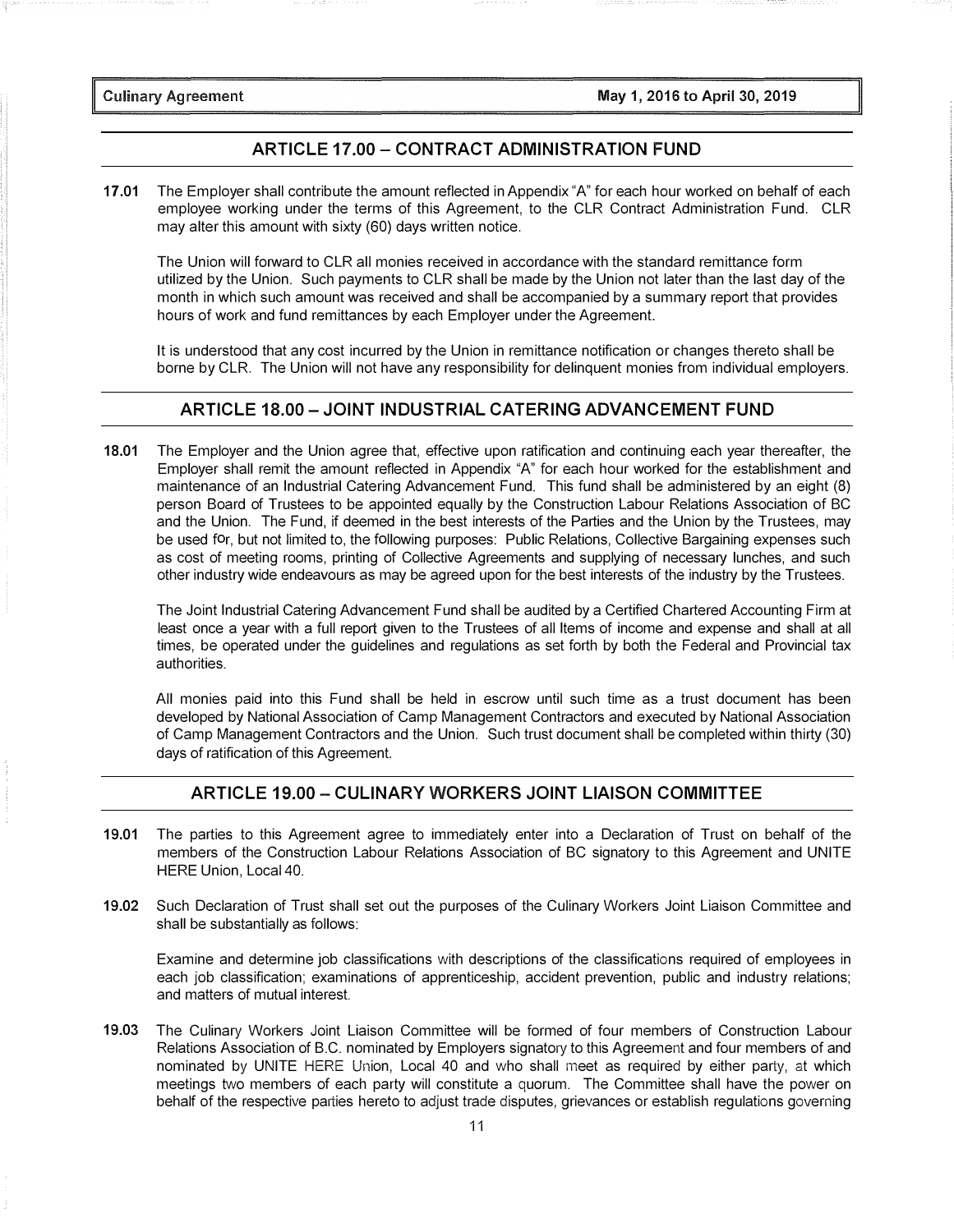the conduct of their members.

- 19.04 Any matter brought to the Culinary Workers Joint Liaison Committee as a grievance shall be determined by majority vote of the Committee and such majority decision shall be final and binding.
- 19.05 The Employer shall contribute the amount reflected in Appendix "A" for each hour worked by all employees covered by this Agreement to the Culinary Workers Joint Liaison Committee.

#### ARTICLE 20.00 - BCYT COUNCIL FUND

20.01 The Employer shall deduct the amount reflected in Appendix "A" from each employee for each hours worked and remit it to the Secretary of UNITE HERE Local 40.

#### ARTICLE 21.00 - JURISDICTIONAL ASSIGNMENT PLAN FUND

21.01 The Employer shall contribute the amount reflected in Appendix "A" for each hour worked by all employees covered by this agreement which will be paid to the trustees of the Jurisdictional Assignment Plan Fund in accordance with the standard remittance form provided for in this Agreement.

Where the Employer makes an assignment of work to another constituent union or local union of the BCBCBTU, which is challenged under the JP Plan, the union will not make any claim or hiring any independent action for back pay or any other damages through the Umpire, Arbitration or the B.C. Labour Relations Board, unless the union has obtained a ruling from the Umpire in its favour, in which event the union shall be entitled to claim damages through collective agreement arbitration for noncompliance with the Umpire's ruling for the period subsequent to the ruling.

#### ARTICLE 22.00- REHABILITATION FUND

22.01 The Employer shall contribute the amount reflected in Appendix "A" for each hour worked for each employee covered by this Agreement to the Construction Industry Rehabilitation Fund. It is understood and agreed that a joint committee will meet and review the merging of Rehabilitation and Health and Safety administration.

### ARTICLE 23.00 - CONSTRUCTION INDUSTRY OF BC SUBSTANCE ABUSE TESTING AND TREATMENT PROGRAM (D&A POLICY)

23.01 The D&A Policy, as agreed to between the BCBCBTU and CLR, shall be binding upon the Parties and the Parties shall be bound by the decisions of the Policy Administration Committee (PAC) of the D&A Policy. The Employer shall contribute the amount reflected in Appendix "A" for each hour worked by employees covered by this Agreement to the D&A Policy.

#### ARTICLE 24.00 - REMITTANCE

- 24.01 The liability of the Employer for the employee Health Care and Pension Funds as identified in Articles 15 and 16 shall be limited to making the prescribed contributions in accordance with the Agreement.
- 24.02 The Employer agrees to forward all monies payable in respect of all funds on or before the fifteenth  $(15<sup>th</sup>)$  day of the month following the actual performance of work and shall forward such contributions between the first  $(1^{st})$  and fifteenth  $(15^{th})$  day of each month.
- 24.03 A form shall be supplied by the Union for the Employer to identify all contributions as required by this clause and such form shall indicate the address to which contributions shall be sent.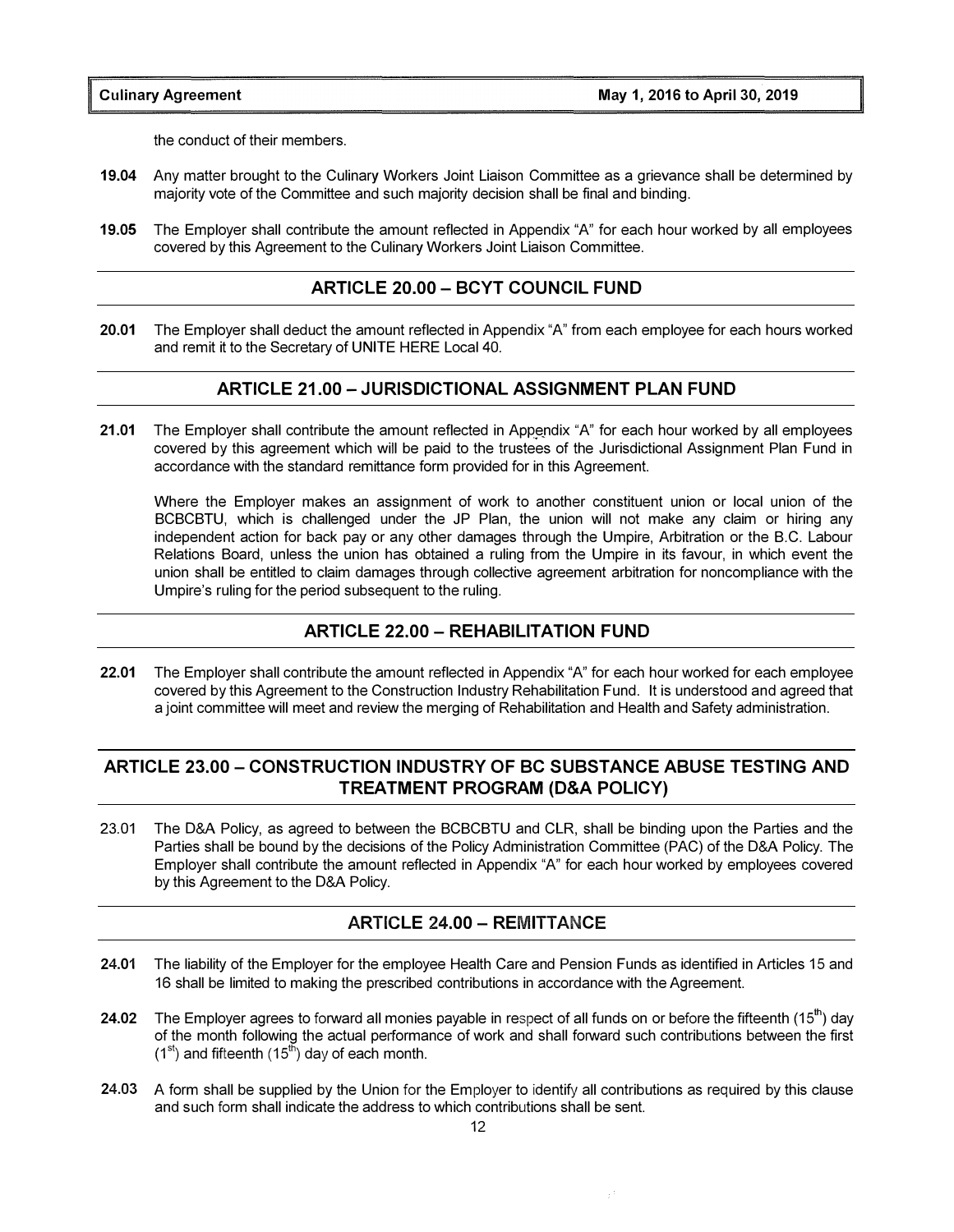- 24.04 In the event an Employer fails to remit contributions to the funds in conformity with this clause of the Agreement, the Union is free to take any economic action it deems necessary against such Employer and such action shall not be considered a violation of this Agreement.
- 24.05 The Business Representative of Local 40 may inspect, during regular business hours, an Employer's records of time worked by employees and contributions made to the funds.

#### ARTICLE 25.00-TRADE QUALIFICATIONS

25.01 Trade qualifications are to be determined by a Joint Board of Union and Management (Culinary Workers' Joint Liaison Committee) for those members not in receipt of trade papers. All new members may be required to appear before the Board before being dispatched.

#### ARTICLE 26.00 - HEALTH AND SAFETY

- 26.01 Accident Prevention regulations made pursuant to the WorkSafeBC regulations together with those adopted and published by the Employer shall be observed at all times. It shall not be cause for dismissal if an employee refuses to work in contravention of such regulations. An employee may be terminated if they fail to comply, after being duly warned of any violation of WorkSafeBC regulations or Employer Safety Rules.
- 26.02 The Employer may, in conformity with recognized safety standards, use any type design, number or variety of machines or electrical appliances.
- 26.03 The Union shall ensure, as far as possible, that its members are familiar with all standard safety regulations and practices.
- 26.04 Employees shall be required to provide and maintain current certificates of absence from T.B., V.D. or any infectious or contagious diseases where there has been known exposure. Food handler certificates shall be paid for by the Joint Industrial Catering Advancement Fund. Each employee employed in the preparation or handling of food must possess a Food Handler's Certificate. All other medicals as may be required by the Employer shall be paid for by the Employer.

#### ARTICLE 27.00-PUBLIC RELATIONS

27.01 The parties hereto mutually undertake to do all possible to ensure that in relationship with the general public and the owner-client every effort will be made toward the end that tactful relations are established and maintained.

#### ARTICLE 28.00 -- DISPUTES

- 28.01 The Union reserves the right to render assistance to other Labour organizations. Refusal on the part of the Union members to work with non-Union workers or workers whose organization is not affiliated to the Building Trades Council shall not be deemed a breach of this Agreement. Refusal to work shall not take place until notice is first given in writing to the Employer involved, and the Union shall instruct the employees on such jobs to carefully put away all tools, materials, equipment or any other property of the Employer in a safe manner and to the entire satisfaction of the Employer.
- 28.02 Grievances: If, during the term of this Agreement there should arise any dispute or other matter of controversy as to the carrying out of the terms of this Agreement, its interpretation, application, operation or violation, then the aggrieved party must submit, in writing, full particulars of the matters complained of to the other party within thirty (30) days of its occurrence or the matter shall be deemed to be waived.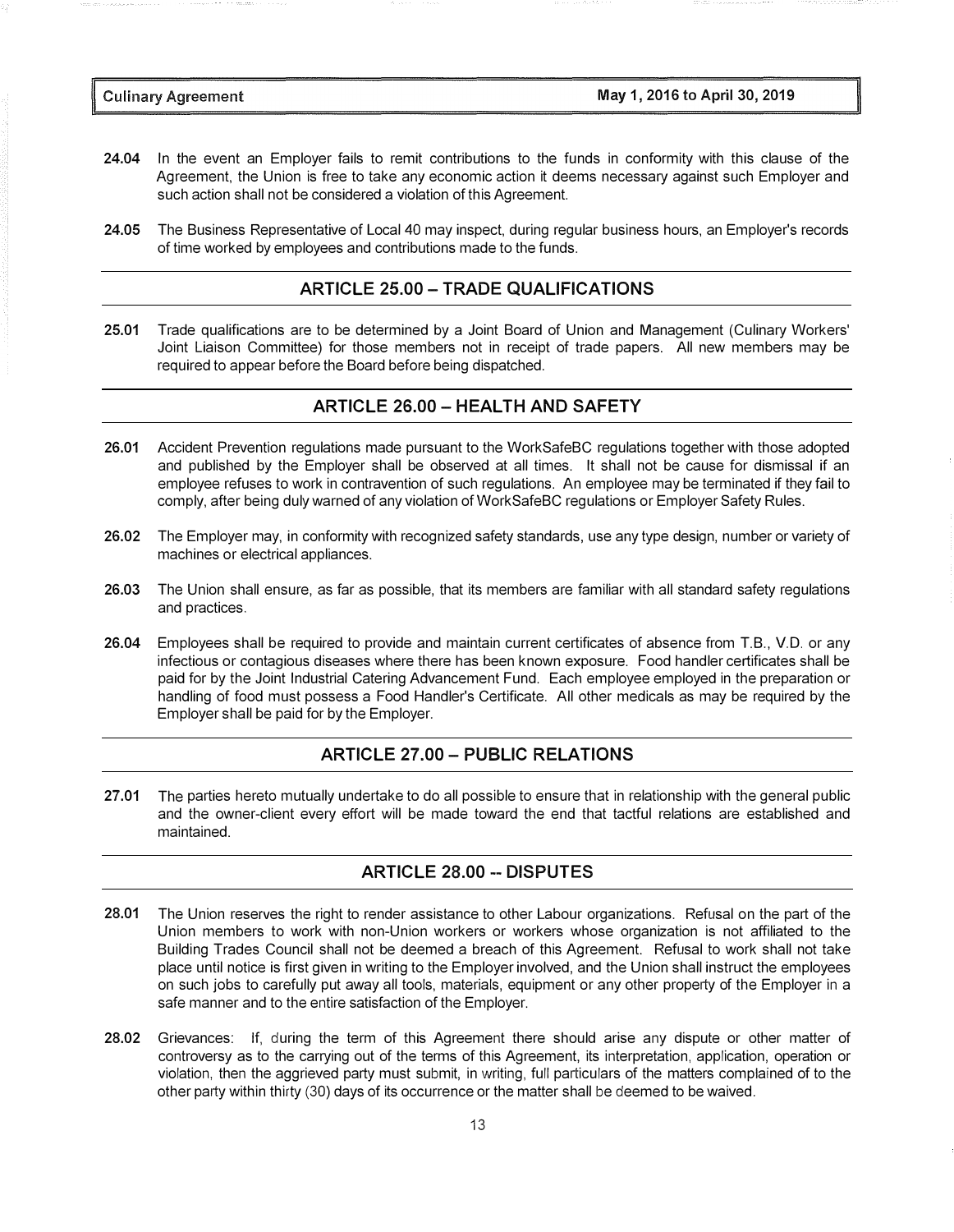- 28.03 Before either party chooses to take the matter before the Culinary Workers Joint Liaison Committee, either party may refer the grievance directly to arbitration. Thereafter, the parties agree that arbitration would only be available to the parties should the Culinary Workers Joint Liaison Committee not arrive at a majority decision.
- 28.04 Failing the settlement of the matter complained of by the parties, then the matter shall be submitted to the Culinary Workers' Joint Liaison Committee by the aggrieved party, within five (5) days. The Liaison Committee shall examine the controversy, and the decision of settlement arrived at by the Liaison Committee shall be submitted to the parties within fourteen (14) days of appointment or such longer period of time as the parties may mutually agree to. A majority decision of the Culinary Workers' Joint Liaison Committee shall be binding on the parties.
- 28.05 Upon receipt of a written grievance involving discharge, the matter shall be referred to the Culinary Workers' Joint Liaison Committee. The Employer involved must respond within seventy-two (72) hours from date of notification. Failure to comply with the time limit of seventy-two (72) hours the employee shall immediately be reinstated to their former position with all rights and conditions as though no termination took place.
- 28.06 If the Parties are unable to resolve a dispute within ten working days of a formal grievance being filed, then the dispute shall be referred to a three person arbitration panel. One panel representative shall be appointed by the Employer, and one panel representative shall be appointed by the Union, and the Panel Chair shall be one of the following two pre-selected Arbitrators: Mr. Stan Lanyon, and Mr. Vince Ready. All appointments shall be made within five working days of the dispute being referred to the panel, and the Parties shall use whichever pre-selected arbitrator is available first. Such process shall apply on all unresolved disputes.

#### ARTICLE 29.00 - LEAVE OF ABSENCE

- 29.01 The Employer shall grant a leave of absence to employees who are elected as delegates to attend Union conventions or as members of a negotiating committee. The Employer shall be given seven (7) days notice of such occurrence and shall not incur any cost whatsoever attendant to such permission being granted. The employee will suffer no loss of rights formerly enjoyed before such leave was granted.
- 29.02 Where an employee is absent for bona fide sickness recognized under the Health Care Plan as provided in this Agreement or absence for compensable injury under the Workers' Compensation and when proof of medical fitness is established further by a physician and/or WorkSafeBC, the employee shall be reinstated to their former position within the company on construction projects within seven (7) days of such notification. Cost of transportation to the job shall be borne by the Employer.

#### ARTICLE 30.00 - WAGE RATES

See Appendix "A" for a breakdown for the wage classifications.

This Agreement includes the following: Addendum One -- Definition and Interpretation Addendum Two --Application Addendum Three -- Enabling Clause Addendum Four -- Hours of Work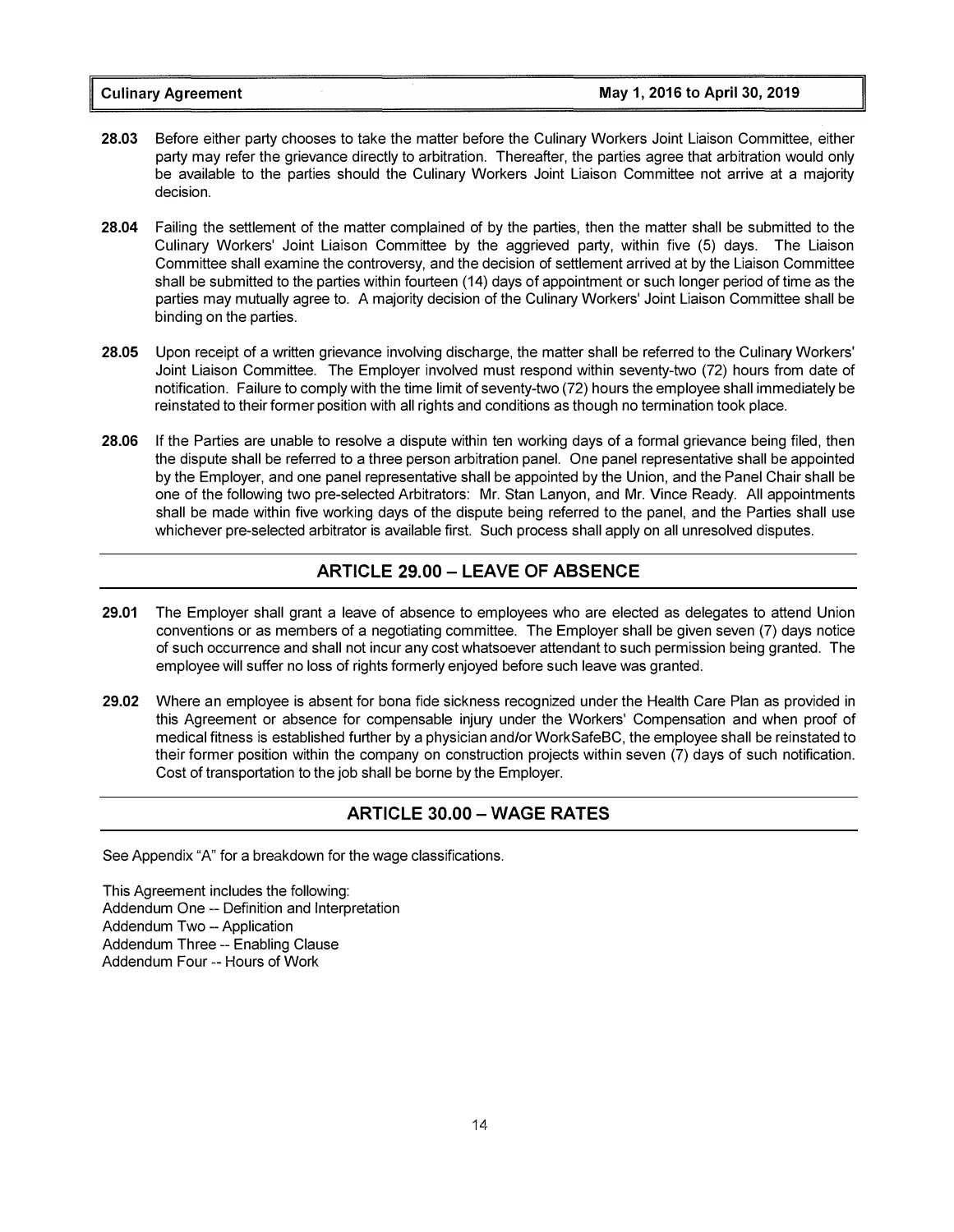#### Culinary Agreement

May 1, 2016 to April 30, 2019

SIGNED THIS \_\_\_\_\_\_ DAY OF June, 2018

#### SIGNED ON BEHALF OF:

CONSTRUCTION LABOUR RELATIONS ASSOCIATION OF BC

Cyarffralla

SIGNED THIS \_\_\_\_\_\_ DAY OF June, 2018

#### SIGNED ON BEHALF OF:

UNITE HERE LOCAL-40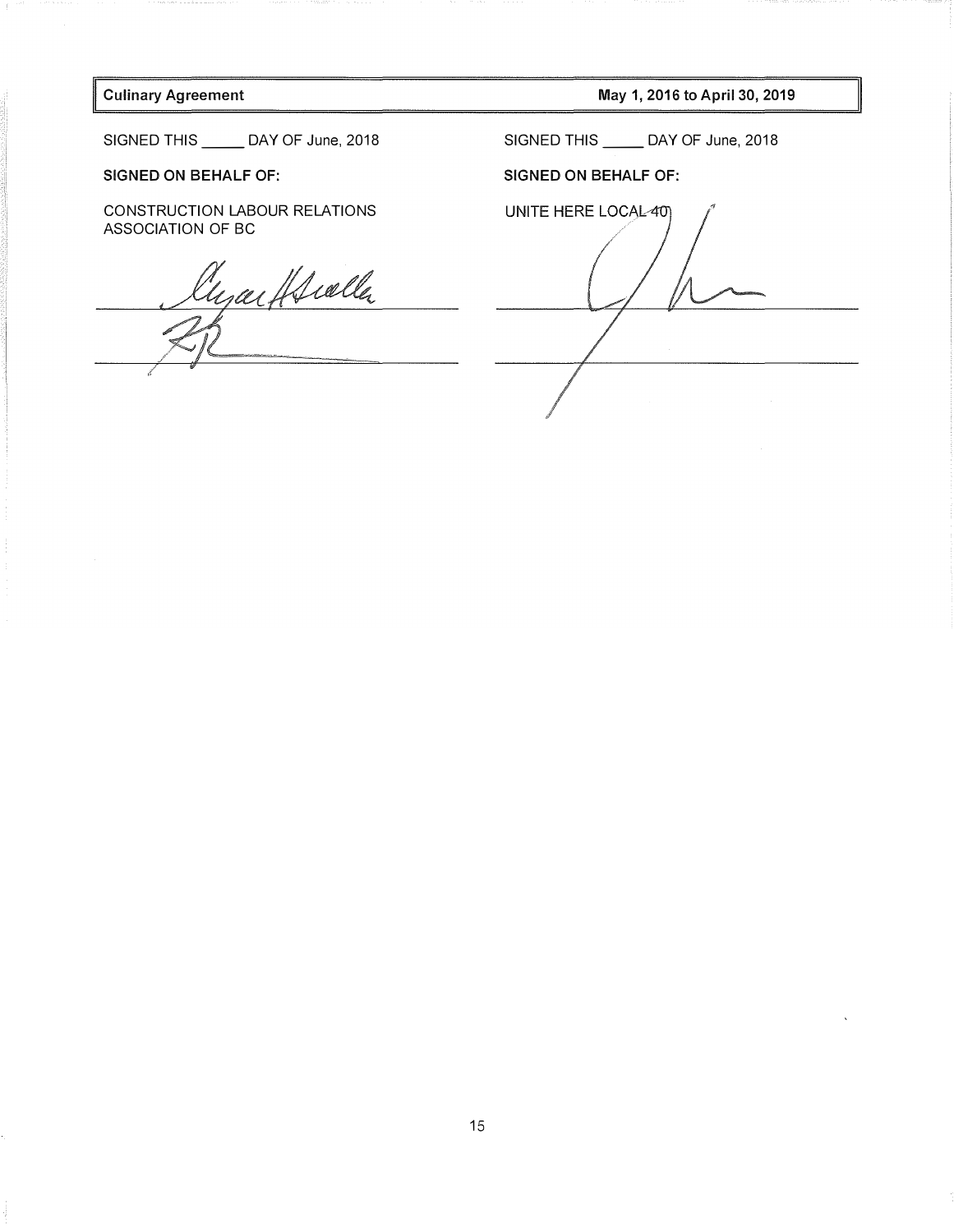#### ADDENDUM ONE

#### Definition and Interpretation

Wherein a Head Camp Attendant is employed, they must be allowed time for supervision of the Camp Attendants. Such hours of supervision to be determined upon commencement of the project and shall remain in full force during the life of that project and shall be contained in a separate letter of understanding.

Meal Periods on split shifts shall be twenty (20) minutes per meal during the employee's work period on the employee's own time.

Straight shift employees shall have one-half (1/2) hour for a meal period on the employee's own time.

Any time off other than rest and/or meal periods shall be considered a split shift.

Management employees shall not perform any work or duties over which the Union has jurisdiction as identified in Article 30 of this Collective Agreement.

Night Shift: For the purpose of overtime on night shift, all hours worked on Saturday and/or Sunday are to be identified as hours worked within that calendar day.

Weekend overtime shall be worked on a rotation basis to be evenly distributed to those employees working within the originating classification.

All employees covered by this Collective Agreement shall live in the camp.

#### ADDENDUM TWO

#### Application

The parties hereto mutually recognize and agree that Article 1 -- Extent, subsection 3.01 -- Application, recognizes that the Collective Agreement applies to all construction projects in the Province of British Columbia other than projects or sectors for which there are separate Collective Agreements covering such projects and/or sectors.

#### ADDENDUM THREE

#### Enabling Clause

The Union, in conjunction with the Employer's representative or the Employers bidding work in the respective jurisdictions or sectors, may determine on a job by job basis if special dispensation is required to become competitive and should the necessity arise, may, by mutual agreement in writing, amend or delete any terms or conditions of the Agreement for the length of the job. This Letter of Understanding will not or cannot alter or change any term or condition of the Collective Agreement other than that identified in writing for the project wherein the request is granted. No joint industry funds as negotiated between the BCBCBTU and CLR or individual dues to umbrella organizations, will be reduced or eliminated through enabling, without the prior written consent of the BCBCBTU and CLR.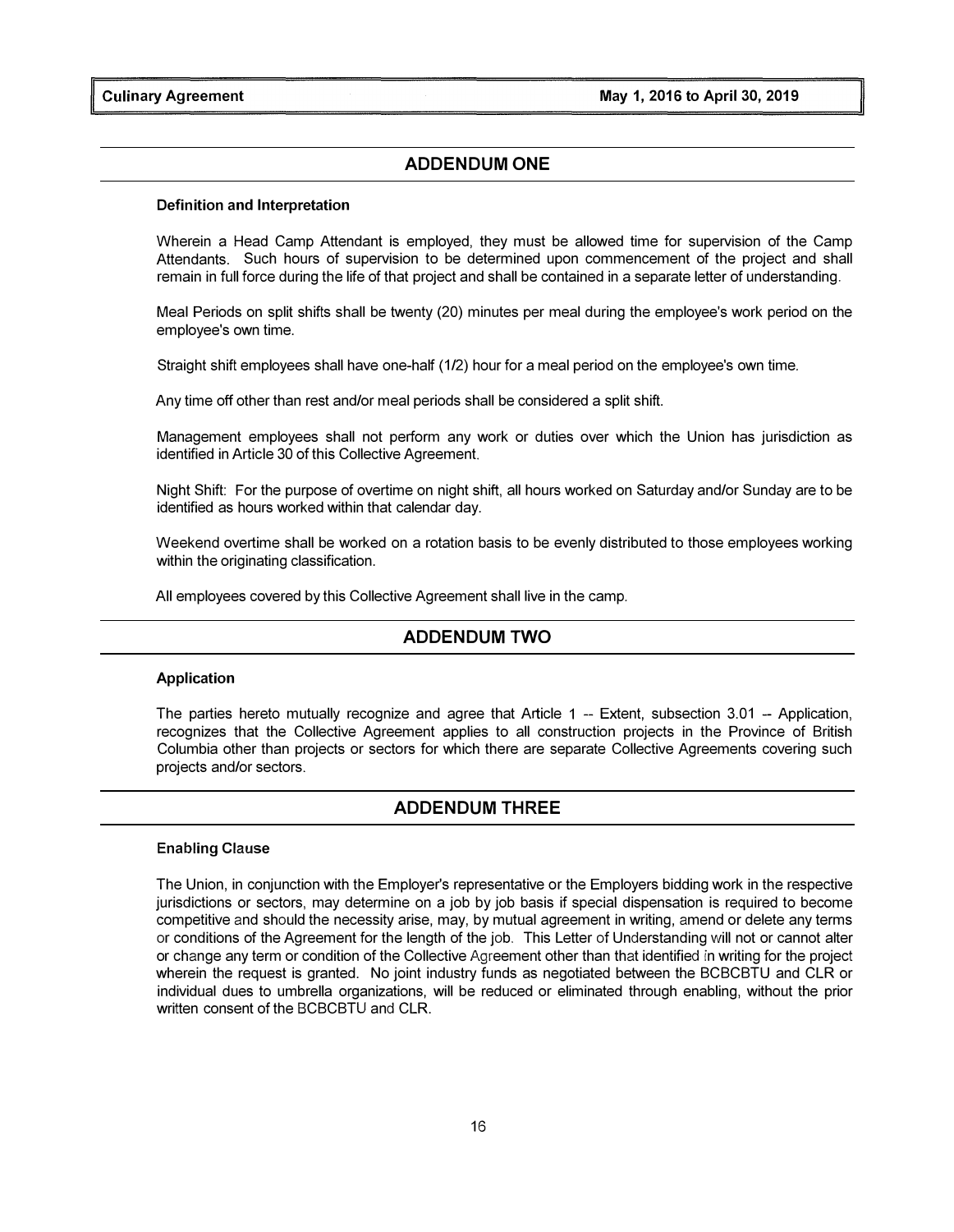Pulinary Agreement May 1, 2016 to April 30, 2019

#### ADDENDUM FOUR

#### Hours of Work

Should the outside trades adopt a compressed work week consisting of four (4) days of ten (10) hours daily, the following shall constitute the hours of work for employees covered by this Agreement.

- (i) Four (4) consecutive days Monday to Thursday. Straight time up to ten (10) hours daily. All hours in excess of ten (10) hours will be paid at time and one-half (1-1/2) the hourly rate for the first two (2) hours and double-time thereafter.
- (ii) On the fifth (5th) and sixth (6th) days, the first eight (8) hours will be paid at time and one-half (1-1/2) and double time thereafter.
- (iii) On the seventh (7th) day all hours will be paid at double time.

#### Statutory Holidays

All statutory holidays which occur during a compressed work week shall be observed on the actual day of the statutory holiday, even if such day would otherwise have been a regularly scheduled day off (e.g. the Friday of a Monday to Thursday compressed work week, or a Saturday, or Sunday, etc.). When a statutory holiday is observed in accordance with the foregoing, overtime rates shall not apply on a regular work day in lieu of the statutory holiday. All statutory holidays which occur on the second ·or third day of a compressed work week schedule may be rescheduled by prior mutual agreement of the Employer and the Union.

#### Split Shift Premium

- (i) Monday to Thursday, following thirteen (13) hours -- time and one-half (1-1/2).
- (ii) Friday or Saturday, following twelve (12) hours -- double time.
- (iii) Sundays, following twelve (12) hours -- two and one-half (2-1/2) times the hourly rate.

A half shift Monday to Thursday will be five (5) hours.

#### Camp Attendant Work Loads

Monday to Thursday, the work load will be fifty-two (52) rooms.

 $S$ IGNED THIS  $\rule{1em}{0.15mm}$  DAY OF June, 2018

SIGNED ON BEHALF OF:

CONSTRUCTION LABOUR RELATIONS

ASSOCIATION OF BC<br>Clyculffieldla

 $S$ IGNED THIS  $\rule{1em}{0.15mm}$  DAY OF June, 2018 SIGNED ON BEHALF OF:

UNITE HERE LOCAL/40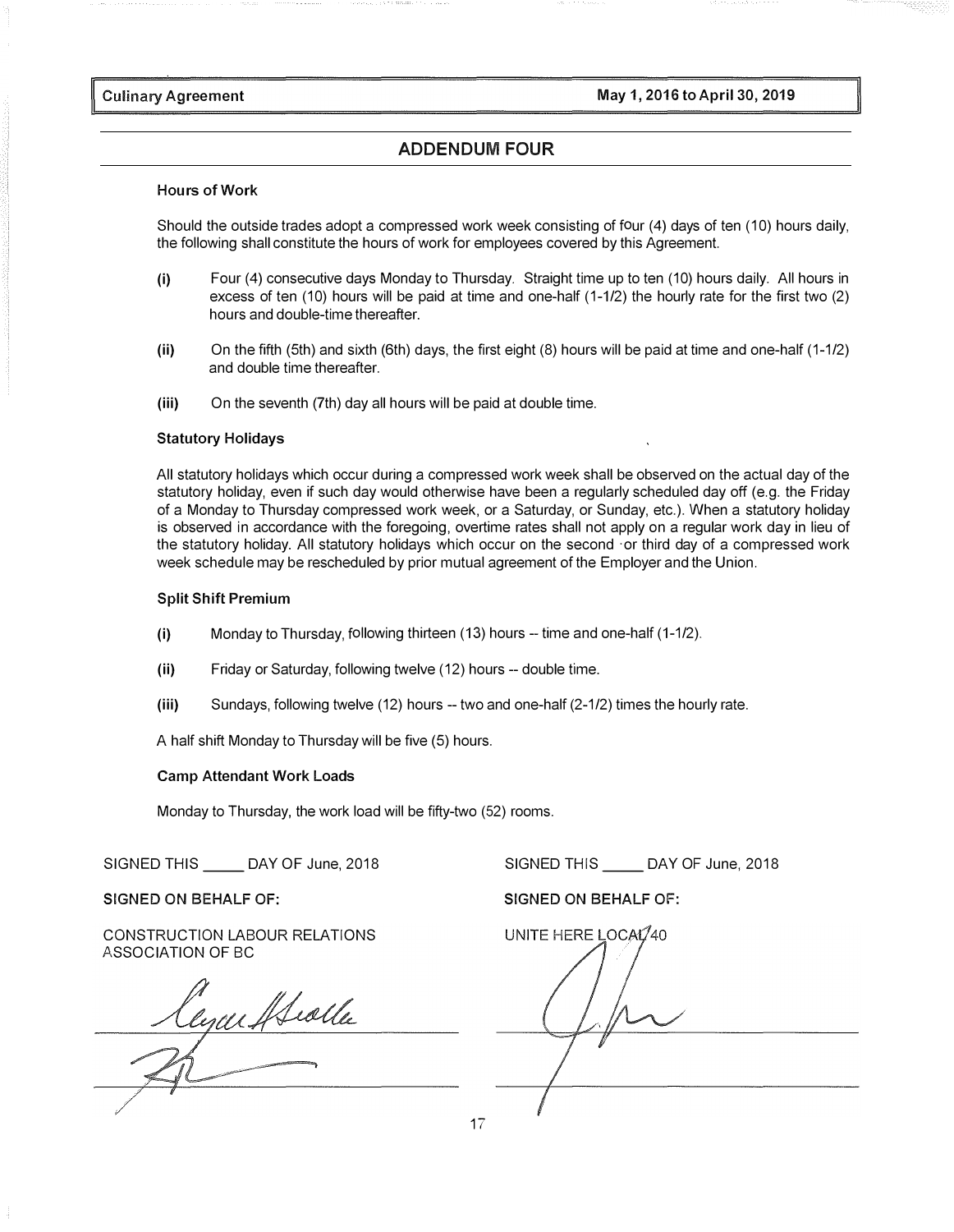| APPENDIX "A" – WAGE SYNOPSIS |  |  |  |
|------------------------------|--|--|--|
|------------------------------|--|--|--|

| ary Agreement                                      |                                                 |                                       |                                          |                              |                                                 |                                       | May 1, 2016 to April 30, 2019     |                              |
|----------------------------------------------------|-------------------------------------------------|---------------------------------------|------------------------------------------|------------------------------|-------------------------------------------------|---------------------------------------|-----------------------------------|------------------------------|
|                                                    |                                                 |                                       |                                          |                              |                                                 |                                       |                                   |                              |
|                                                    |                                                 |                                       | <b>APPENDIX "A" - WAGE SYNOPSIS</b>      |                              |                                                 |                                       |                                   |                              |
|                                                    |                                                 |                                       | May 1, 2016                              |                              |                                                 |                                       | May 1, 2017                       |                              |
| Breakdown of Monetar Package                       | Minimum<br>Straight Time<br>Hourly Wage<br>Rate | Vacation<br>8<br>Holiday Pay<br>(12%) | <b>Total Employer</b><br>Contributions ' | Total<br>Monetary<br>Package | Minimum<br>Straight Time<br>Hourly Wage<br>Rate | Vacation<br>&<br>Holiday Pay<br>(12%) | Total Employer<br>Contributions * | Total<br>Monetary<br>Package |
| Chef                                               | \$37,79                                         | \$4.53                                | \$6.66                                   | \$48.98                      | \$38.28                                         | \$4.59                                | \$6.78                            | \$49.65                      |
| 1st Cook                                           | \$33.45                                         | \$4.01                                | \$6.66                                   | \$44.12                      | \$33.88                                         | \$4.07                                | \$6.78                            | \$44.73                      |
| 2nd Cook                                           | \$30.59                                         | \$3.67                                | \$6.66                                   | \$40.92                      | \$30.99                                         | \$3.72                                | \$6.78                            | \$41.49                      |
| 3rd Cook                                           | \$28.84                                         | \$3.46                                | \$6.66                                   | \$38.96                      | \$29.21                                         | \$3.51                                | \$6.78                            | \$39.50                      |
| Baker                                              | \$33.45                                         | \$4.01                                | \$6.66                                   | \$44.12                      | \$33.88                                         | \$4.07                                | \$6,78                            | \$44.73                      |
| Baker's Helper                                     | \$25.56                                         | \$3.07                                | \$6.66                                   | \$35.29                      | \$25.89                                         | \$3.11                                | \$6.78                            | \$35.78                      |
| Salad/Sandwich Person                              | \$25.96                                         | \$3.12                                | \$6.66                                   | \$35.74                      | \$26.30                                         | \$3.16                                | \$6.78                            | \$36.24                      |
| <b>Head General Help</b>                           | \$25.84                                         | \$3.10                                | \$6,66                                   | \$35.60                      | \$26.18                                         | \$3.14                                | \$6.78                            | \$36.10                      |
| General Help                                       | \$25.54                                         | \$3.06                                | \$6.66                                   | \$35.26                      | \$25.87                                         | \$3.10                                | \$6.78                            | \$35,75                      |
| <b>Mess Hall Attendant</b>                         | \$25.54                                         | \$3.06                                | \$6.66                                   | \$35.26                      | \$25.87                                         | \$3.10                                | \$6.78                            | \$35.75                      |
| Dishwasher/Pots                                    | \$25.54                                         | \$3.06                                | \$6.66                                   | \$35.26                      | \$25.87                                         | \$3.10                                | \$6.78                            | \$35.75                      |
| <b>Head Camp Attendant</b>                         | \$25.84                                         | \$3.10                                | \$6,66                                   | \$35.60                      | \$26.18                                         | \$3.14                                | \$6.78                            | \$36.10                      |
| Camp Attendant                                     | \$25.13                                         | \$3.02                                | \$6.66                                   | \$34.81                      | \$25.46                                         | \$3.06                                | \$6.78                            | \$35.30                      |
| Janitor/Utility                                    | \$25.54                                         | \$3.06                                | \$6.66                                   | \$35.26                      | \$25.87                                         | \$3.10                                | \$6.78                            | \$35.75                      |
| CA/Retail                                          | \$25.84                                         | \$3.10                                | \$6.66                                   | \$35.60                      | \$26.18                                         | \$3.14                                | \$6.78                            | \$36.10                      |
| <b>Employer Contributions</b>                      |                                                 |                                       | May 1, 2016                              |                              |                                                 |                                       | May 1, 2017                       |                              |
| w<br><b>Health Plan Benefits</b>                   |                                                 |                                       | \$2.54                                   |                              | \$2.64                                          |                                       |                                   |                              |
| Pension Plan<br>W                                  |                                                 |                                       | \$3.85                                   |                              |                                                 |                                       | \$3.85                            |                              |
| W<br>Contract Administration Fund                  |                                                 |                                       | \$0.11                                   |                              |                                                 |                                       | \$0.13                            |                              |
| W<br>Joint Industrial Catering Advancement Fund    |                                                 |                                       | \$0.11                                   |                              |                                                 |                                       | \$0.11                            |                              |
| Culinary Workers Joint Liason Committee<br>W       |                                                 |                                       | \$0.02                                   |                              |                                                 |                                       | \$0.02                            |                              |
| <b>JAPlan</b><br>W                                 |                                                 |                                       | \$0.01                                   |                              |                                                 |                                       | \$0.01                            |                              |
| <b>BCBCBTU</b><br>W                                |                                                 |                                       | n/a                                      |                              |                                                 |                                       | n/a                               |                              |
| <b>D&amp;A Policy</b><br>W                         |                                                 |                                       | n/a                                      |                              |                                                 |                                       | n/a                               |                              |
| Rehab Fund<br>W                                    |                                                 |                                       | \$0.02                                   |                              |                                                 |                                       | \$0.02                            |                              |
| Total Employer Contributions - Straight Time Hours |                                                 |                                       | \$6.66                                   |                              |                                                 |                                       | \$6.78                            |                              |
| Total Employer Contributions - 1.5X Overtime Hours |                                                 |                                       | \$6.66                                   |                              |                                                 |                                       | \$6.78                            |                              |
| Total Employer Contributions - 2X Overtime Hours   |                                                 |                                       | \$6.66                                   |                              |                                                 |                                       | \$6.78                            |                              |

| <b>Employee Deductions</b> |
|----------------------------|
| Chef                       |
| 1st Cook                   |
| 2nd Cook                   |
| 3rd Cook                   |
| Baker                      |
| Baker's Helper             |
| Salad/Sandwich Person      |
| <b>Head General Help</b>   |
| General Help               |
| <b>Mess Hall Attendant</b> |
| Dishwasher/Pots            |
| <b>Head Camp Attendant</b> |
| Camp Attendant             |
| Janitor/Utility            |
| CA/Retail                  |
| <b>Monthly Dues</b>        |

| <b>Monthly Dues</b> | <b>BCYT</b> |
|---------------------|-------------|
|                     | W           |
| \$91.58             | \$0.10      |
| \$82.90             | \$0.10      |
| \$77.18             | \$0.10      |
| \$73.68             | \$0.10      |
| \$82.90             | \$0.10      |
| \$67.12             | \$0.10      |
| \$67.92             | \$0.10      |
| \$67.68             | \$0.10      |
| \$67.08             | \$0.10      |
| Ħ<br>\$67,08        | \$0.10      |
| \$67.08             | \$0.10      |
| \$67.68             | \$0.10      |
| \$66.26             | \$0.10      |
| \$67.08             | \$0.10      |
| \$67.68             | \$0.10      |

| May 1, 2017         |             |  |  |  |  |
|---------------------|-------------|--|--|--|--|
| <b>Monthly Dues</b> | <b>BCYT</b> |  |  |  |  |
|                     | W           |  |  |  |  |
| \$92,56             | \$0.10      |  |  |  |  |
| \$83.76             | \$0.10      |  |  |  |  |
| \$77.98             | \$0.10      |  |  |  |  |
| \$74 42             | \$0.10      |  |  |  |  |
| \$83.76             | \$0.10      |  |  |  |  |
| \$67.78             | \$0.10      |  |  |  |  |
| \$68,60             | \$0.10      |  |  |  |  |
| \$68.36             | \$0.10      |  |  |  |  |
| \$67.74             | \$0.10      |  |  |  |  |
| \$67.74             | \$0.10      |  |  |  |  |
| \$67.74             | SO.10       |  |  |  |  |
| \$68.36             | \$0.10      |  |  |  |  |
| \$66.92             | \$0.10      |  |  |  |  |
| \$67.74             | \$0.10      |  |  |  |  |
| \$68.36             | \$0.10      |  |  |  |  |

Employer Contributions and Employee Deductions marked "W" paid/deducted based on hours Worked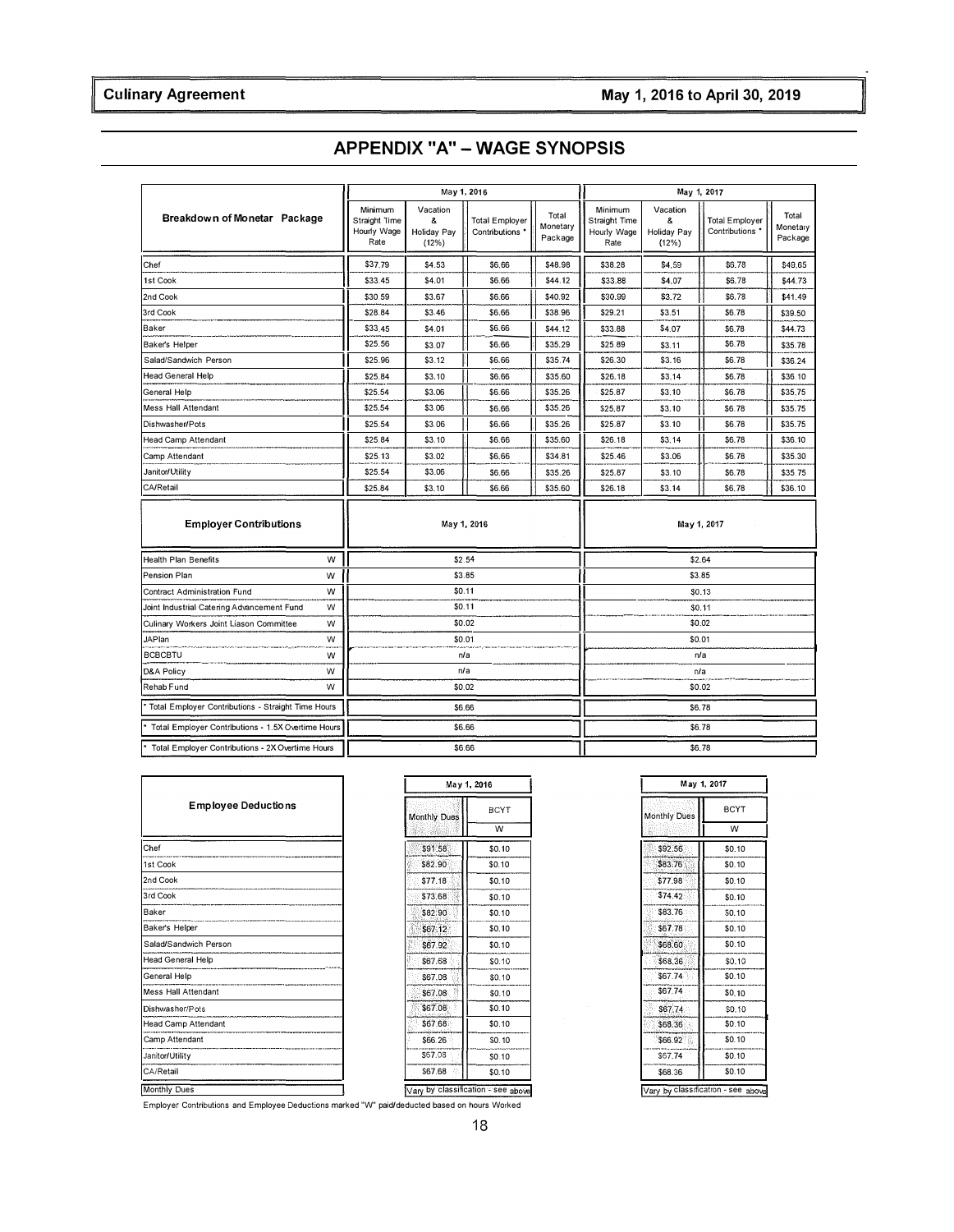### May 1, 2016 to April 30, 2019

### **Culinary Agreement**

|  |  |  | APPENDIX "A" - WAGE SYNOPSIS (cont'd) |  |
|--|--|--|---------------------------------------|--|
|--|--|--|---------------------------------------|--|

|                                                    |   |                                                        | November 26, 2017                     |                                         |                              | May 1, 2018                                     |                                              |                                          |                              |
|----------------------------------------------------|---|--------------------------------------------------------|---------------------------------------|-----------------------------------------|------------------------------|-------------------------------------------------|----------------------------------------------|------------------------------------------|------------------------------|
| Breakdown of Mone ary Package                      |   | Minimum<br><b>Straight Time</b><br>Hourly Wage<br>Rate | Vacation<br>&<br>Holiday Pay<br>(12%) | <b>Total Employer</b><br>Contributions* | Total<br>Monetary<br>Package | Minimum<br>Straight Time<br>Hourly Wage<br>Rate | Vacation<br>&<br><b>Holiday Pay</b><br>(12%) | <b>Total Employer</b><br>Contributions * | Total<br>Monetary<br>Package |
| Chef                                               |   | \$38.28                                                | \$4.59                                | \$6.83                                  | \$49.70                      | \$38.72                                         | \$4.65                                       | \$6.98                                   | \$50.35                      |
| 1st Cook                                           |   | \$33.88                                                | \$4.07                                | \$6.83                                  | \$44.78                      | \$34.27                                         | \$4.11                                       | \$6.98                                   | \$45.36                      |
| 2nd Cook                                           |   | \$30.99                                                | \$3.72                                | \$6.83                                  | \$41.54                      | \$31.35                                         | \$3.76                                       | \$6.98                                   | \$42.09                      |
| 3rd Cook                                           |   | \$29.21                                                | \$3.51                                | \$6.83                                  | \$39.55                      | \$29.55                                         | \$3.55                                       | \$6.98                                   | \$40.08                      |
| Baker                                              |   | \$33.88                                                | \$4.07                                | \$6.83                                  | \$44.78                      | \$34.27                                         | \$4.11                                       | \$6.98                                   | \$45.36                      |
| Baker's Helper                                     |   | \$25.89                                                | \$3.11                                | \$6.83                                  | \$35.83                      | \$26.19                                         | \$3.14                                       | \$6.98                                   | \$36.31                      |
| Salad/Sandwich Person                              |   | \$26.30                                                | \$3.16                                | \$6.83                                  | \$36.29                      | \$26,60                                         | \$3.19                                       | \$6.98                                   | \$36.77                      |
| <b>Head General Help</b>                           |   | \$26.18                                                | \$3.14                                | \$6.83                                  | \$36.15                      | \$26.48                                         | \$3.18                                       | \$6.98                                   | \$36.64                      |
| General Help                                       |   | \$25.87                                                | \$3.10                                | \$6.83                                  | \$35.80                      | \$26.17                                         | \$3.14                                       | \$6.98                                   | \$36.29                      |
| <b>Mess Hall Attendant</b>                         |   | \$25.87                                                | \$3.10                                | \$6.83                                  | \$35.80                      | \$26.17                                         | \$3.14                                       | \$6.98                                   | \$36.29                      |
| Dishwasher/Pots                                    |   | \$25.87                                                | \$3.10                                | \$6.83                                  | \$35.80                      | \$26.17                                         | \$3.14                                       | \$6.98                                   | \$36.29                      |
| <b>Head Camp Attendant</b>                         |   | \$26.18                                                | \$3.14                                | \$6.83                                  | \$36.15                      | \$26.48                                         | \$3.18                                       | \$6.98                                   | \$36.64                      |
| Camp Attendant                                     |   | \$25.46                                                | \$3.06                                | \$6.83                                  | \$35.35                      | \$25.75                                         | \$3.09                                       | \$6.98                                   | \$35.82                      |
| Janitor/Utility                                    |   | \$25.87                                                | \$3.10                                | \$6.83                                  | \$35.80                      | \$26.17                                         | \$3.14                                       | \$6.98                                   | \$36.29                      |
| CA/Retail                                          |   | \$26.18                                                | \$3.14                                | \$6.83                                  | \$36.15                      | \$26,48                                         | \$3.18                                       | \$6.98                                   | \$36.64                      |
| <b>Employer Contributions</b>                      |   |                                                        | November 26, 2017                     |                                         |                              |                                                 |                                              | May 1, 2018                              |                              |
| <b>Health Plan Benefits</b>                        | W |                                                        | \$2.64                                |                                         |                              |                                                 |                                              | \$2.80                                   |                              |
| Pension Plan                                       | W |                                                        | \$3.85                                |                                         |                              | \$3.85                                          |                                              |                                          |                              |
| Contract Administration Fund                       | W |                                                        | \$0.13                                |                                         |                              | \$0.13                                          |                                              |                                          |                              |
| Joint Industrial Catering Advancement Fund         | W |                                                        | \$0.10                                |                                         |                              | \$0.10                                          |                                              |                                          |                              |
| Culinary Workers Joint Liason Committee            | W |                                                        | \$0.02                                |                                         |                              | \$0.02                                          |                                              |                                          |                              |
| JAPlan                                             | W |                                                        | \$0.01                                |                                         |                              |                                                 | $n/a$ <sup>1</sup>                           |                                          |                              |
| <b>BCBCBTU</b>                                     | W |                                                        | \$0.05                                |                                         |                              |                                                 |                                              | \$0.05                                   |                              |
| D&A Policy                                         | W |                                                        | \$0.01                                |                                         |                              | \$0.01                                          |                                              |                                          |                              |
| Rehab Fund                                         | W |                                                        | \$0.02                                |                                         |                              | \$0.02                                          |                                              |                                          |                              |
| Total Employer Contributions - Straight Time Hours |   | \$6.83                                                 |                                       |                                         | \$6.98                       |                                                 |                                              |                                          |                              |
| Total Employer Contributions - 1.5X Overtime Hours |   | \$6.83                                                 |                                       |                                         |                              |                                                 |                                              | \$6.98                                   |                              |
| Total Employer Contributions - 2X Overtime Hours   |   | \$6.83                                                 |                                       |                                         | \$6.98                       |                                                 |                                              |                                          |                              |

1. JAPlan Contribtuions have been temporarily suspended from May 1, 2018 until April 30, 2019.

r

| <b>Employee Deduc ons</b>  |  |
|----------------------------|--|
| Chef                       |  |
| 1st Cook                   |  |
| 2nd Cook                   |  |
| 3rd Cook                   |  |
| Baker                      |  |
| Baker's Helper             |  |
| Salad/Sandwich Person      |  |
| <b>Head General Help</b>   |  |
| General Help               |  |
| <b>Mess Hall Attendant</b> |  |
| Dishwasher/Pots            |  |
| <b>Head Camp Attendant</b> |  |
| Camp Attendant             |  |
| Janitor/Utility            |  |
| CA/Retail                  |  |
| Monthly Dues               |  |

 $\hat{\boldsymbol{\theta}}$ 

 $\frac{1}{2}$ 

| <b>Monthly Dues</b> | <b>BCYT</b> |
|---------------------|-------------|
|                     | W           |
| \$92.56             | \$0.10      |
| \$83.76             | \$0.10      |
| \$77.98             | \$0.10      |
| \$74.42             | \$0.10      |
| \$83.76             | \$0.10      |
| \$67.78             | \$0.10      |
| \$68,60             | \$0.10      |
| \$68.36             | \$0.10      |
| \$67.74             | \$0.10      |
| \$67.74             | \$0.10      |
| \$67.74             | \$0.10      |
| \$68.36             | \$0.10      |
| \$66.92             | \$0.10      |
| \$67.74             | SO.10       |
| \$68.36             | SO.10       |

| May 1, 2018                        |              |
|------------------------------------|--------------|
| Monthly Dues                       | <b>BCYT</b>  |
|                                    | W            |
| \$93.44                            | \$0.10       |
| \$84.54                            | \$0.10       |
| \$78.70                            | \$0.10       |
| \$75.10                            | \$0.10       |
| \$84.54                            | \$0.10       |
| \$68.38                            | \$0.10       |
| \$69.20                            | \$0.10       |
| \$68.96                            | <b>SO.10</b> |
| \$68.34                            | \$0.10       |
| \$68.34                            | \$0.10       |
| \$68.34                            | \$0.10       |
| \$68.96                            | \$0.10       |
| \$67.50                            | \$0.10       |
| \$68.34                            | \$0.10       |
| \$68.96                            | \$0.10       |
| √ary by classification - see above |              |

Employer Contributions and Employee Deductions marked "W" paid/deducted based on hours Worked